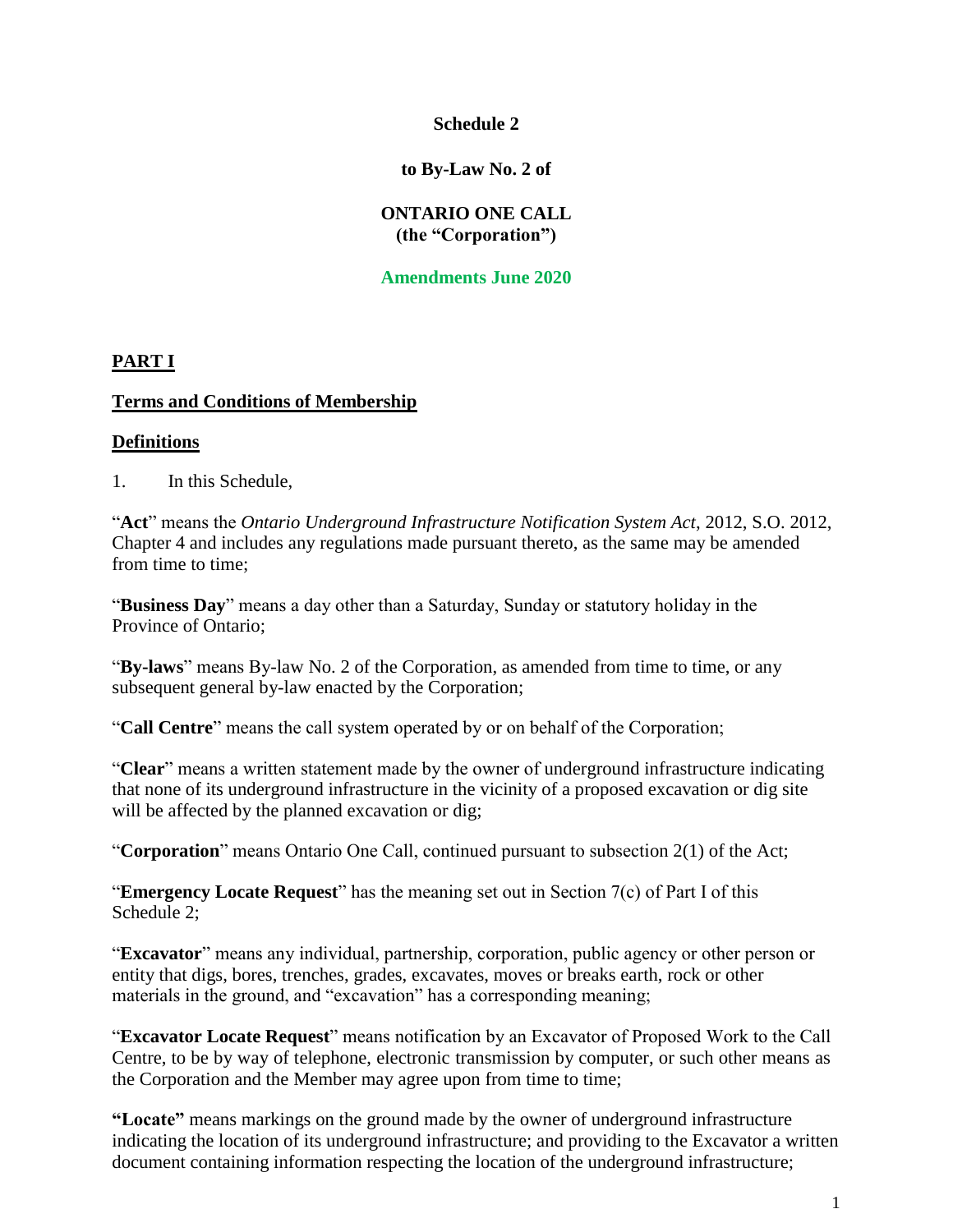"**Locate Request**" means one of a Standard Locate Request, Priority Locate Request or Emergency Locate;

"**Member**" means any person or entity described in Section 5 of the Act and admitted as a Member and includes anyone otherwise admitted as a Member pursuant to the By-laws;

"**Member's Plant**" means the Member's underground facilities in existence at any time;

"**Notification of Locate Request**" means the communication to the Member of an Excavator Locate Request received by the Call Centre;

"**Primary Telephone Number**" means the telephone number designated by the Corporation from time to time to enable an Excavator to make an Excavator Locate Request by telephone or such other means of communication which requires the use of a telephone number;

"**Priority Locate Request**" has the meaning set out in Section 7(b) of Part I of this Schedule 2;

"**Proposed Work**" means any actual or intended excavation, demolition, drilling or blasting and includes, without limitation, any disturbance of the surface and/or subsurface of the earth by an Excavator;

"**Services**" means the Call Centre's receipt, processing and recording of an Excavator Locate Request and communication of a related Notification of Locate Request to the Member for the Member's Service Area;

"**Service Area**" means the geographical area in which a Member operates;

"**Specifications**" means the Corporation's performance standards and specifications, which will be delivered by the Corporation to the Member along with these terms and conditions and which are also annexed as Schedule 4 to By-law No. 2, as the same may be revised or replaced from time to time;

"**Standard Locate Request**" has the meaning set out in Section 7(a) of Part I of this Schedule 2;

"**360 Feedback"** means the web-based solution provided by the Corporation for either (i) Members or Members' designates to use to notify the Corporation whenever the status of a Locate Request has changed or (ii) anyone that has requested a locate to use the online function and check the status of their request; or such other software adopted by the Corporation from time to time.

**"Website and Social Media"** means any electronic platform which is a means to communicate or disseminate information to external parties

### **Application**

2. These terms and conditions will apply to all Members.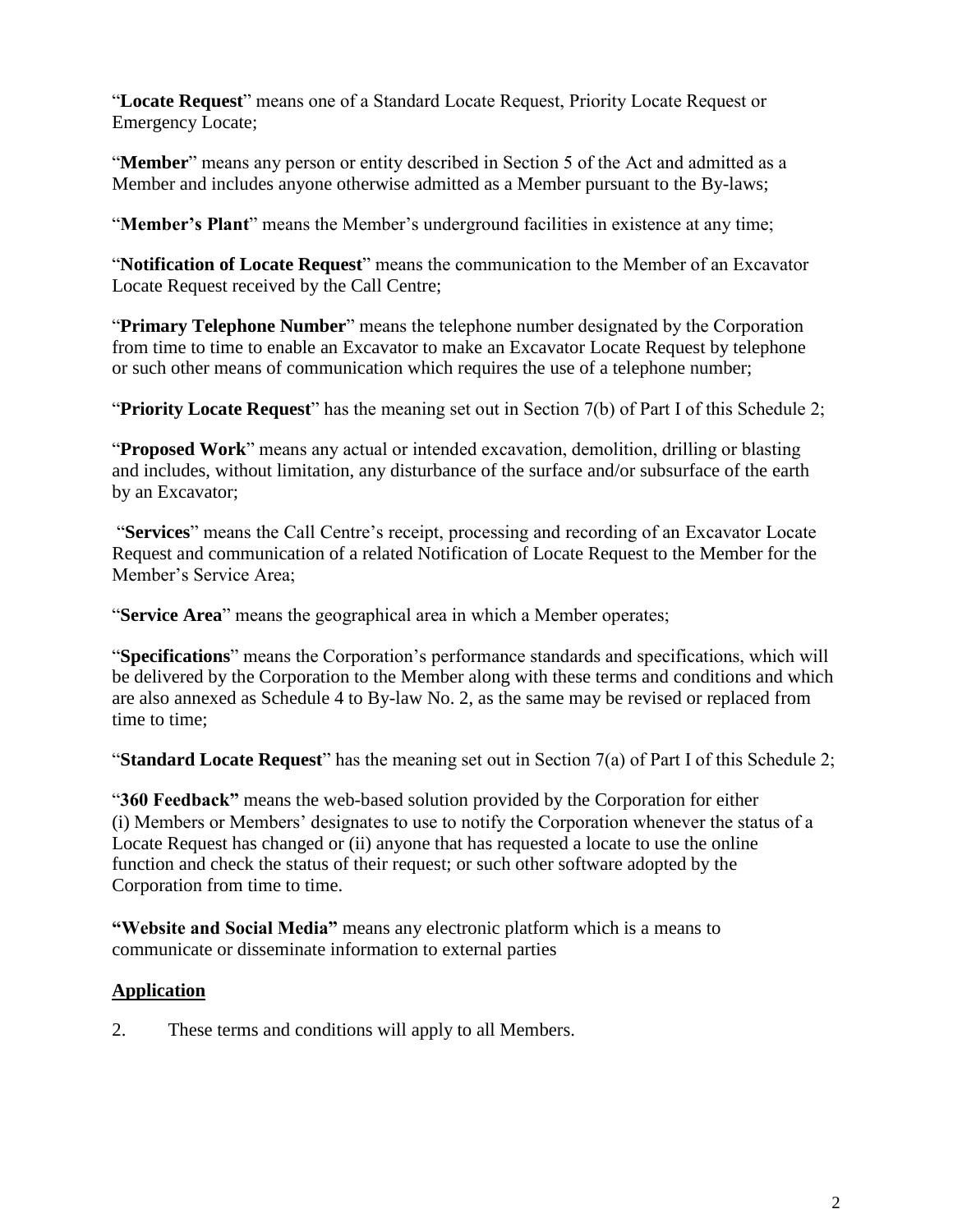# **The Act**

3. Each Member must comply with the obligations imposed on it by the Act and this Schedule 2 whether operating in the role of infrastructure owner or operator, or in the role of an Excavator.

# **Limitation of Liability**

- 4. Each Member is solely responsible for the accuracy and adequacy of their locates, and any information provided by it to the Corporation.
- 5. Each Member acknowledges that the Corporation is not responsible for ensuring the accuracy of locates, nor will the Corporation be held liable for any injury or damage as a result of excavation performed using a locate provided by any Member or any Member's contractor or subcontractor.
- 6. Each Member acknowledges that the Corporation is not liable to the Member for any special, indirect or consequential damages, including but not limited to, loss of profit, loss of revenue, failure to realize expected savings or other commercial or economic losses or damages of any kind caused by the Corporation's failure to meet the obligations as set forth in this Schedule, the By-laws, and the Act.

# **Categories of Locate Requests**

- 7. Locate Requests are defined as being one of the following levels of priority:
	- (a) Standard: a Standard Locate Request is proposed work reasonably expected to commence in thirty (30) Business Days and reasonable attempts to do all things required for a Locate within a period of five (5) Business Days from its receipt on the system that the Member has designated for those purposes as required under Section 16 of Part I below. Standard Locate Requests are transmitted to the Member within twenty-four (24) hours of receipt by the Call Centre's staff.
	- (b) Priority: a Priority Locate Request is proposed work that is requested less than five (5) Business Days before the dig is to start but is not otherwise an Emergency Locate. A Locate is requested to be completed in less than five (5) Business Days from its receipt on the system that the Member has designated for those purposes as required under Section 16 of Part I below, but such performance cannot be guaranteed. Non-Standard Locate Requests are transmitted to the Member within twenty-four (24) hours of receipt by the Call Centre's staff.
	- (c) Emergency: an Emergency Locate Request is defined as a loss of service by a utility that in the circumstances would be considered essential, so that absence of the service can reasonably be expected to result in an imminent or significant safety or environmental hazard, or imminent threat to the person or the public. An Excavator crew is either on site or has been dispatched. The circumstances therefore require facility owners to take all reasonable steps to complete a Locate response (clear or locate) within two (2) hours from its receipt on the system that the Member has designated for those purposes as required under Section 16 of Part I below. Emergency Locate Requests are transmitted to the Member within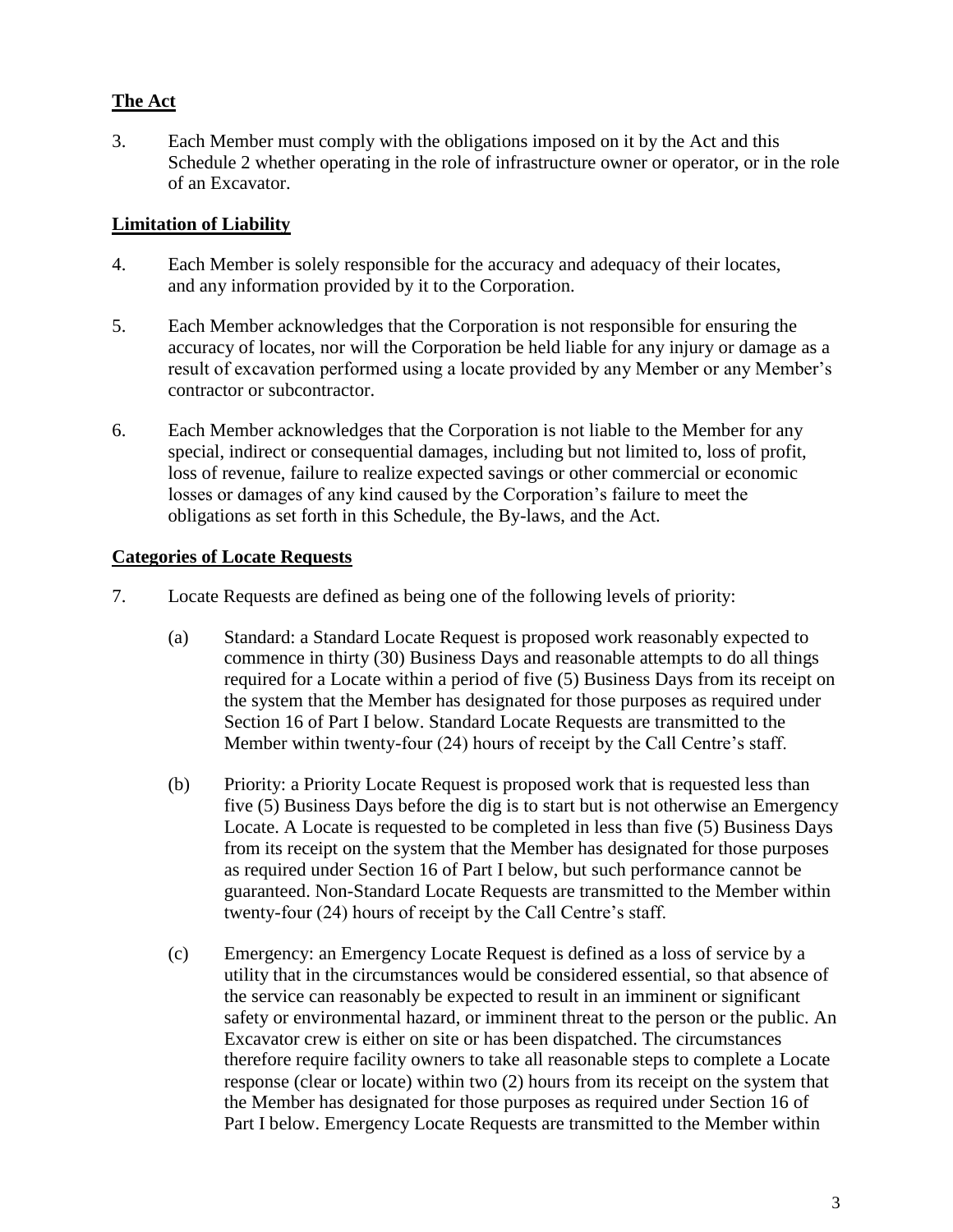fifteen (15) minutes of receipt by the Call Centre's staff.

#### **Mapping, Notification and Data Requirements**

- 8. Each Member will at all times provide the Corporation with accurate up-to-date information as required in order to determine and map each Member's Service Area information and any changes to it from time to time.
- 9. Each Member will provide the Corporation with the Member's Plant location information necessary to maintain and complete the Corporation's mapping system. Each Member will be solely responsible for maintaining the accuracy of its Plant location information. The Corporation will use the information provided by and approved by each Member.
- 10. Each Member will provide the Corporation with instructions in writing as to how each Member will receive notification of Locate Requests, and update such instructions when necessary or periodically.
- 11. Each Member will provide the Corporation with the telephone number(s) of the Member's receiving location or locations to direct and verify notification of Locate Requests to the Member and for verbal transmission in the event of a failure of the Corporation's equipment. Each member will update this information upon the Corporation's request, or when otherwise necessary or appropriate.
- 12. Subject to any agreement between a Member and an Excavator on a different time limit, each Member will make the necessary arrangements with Excavators for the Locate Request within the time frames described in Section 7 above following receipt of the Notification of a Locate Request. Each Member shall respond to an Excavator's Locate Request by either (i) completing a Locate as defined herein and within the time frames described in Section 7 above, or (ii) providing a Clear as defined herein, following receipt of the Notification of a Locate Request.
- 13. No Member will use the Emergency Locate Request for purposes other than a bona fide Emergency, as defined in S. 7 (c) of this schedule, . Members will ensure their contractors only use Emergency Locate Requests for a bona fide Emergency. If a Member who is excavating is found to be abusing Emergency Locates, the Member will be subject to disciplinary actions.
- 14. The Members or the Members' designate will notify the Corporation on the completion of each Locate. The Members shall provide feedback of completed locates to the Corporation's 360 Feedback within three (3) Business Days of the Locate's completion in the field (which system can also accept a negotiated date to be entered).
- 15. Subject to any agreement between a Member and an Excavator on a different time limit, the Members will follow the time period set out in this Section to carry out relocates (eg: the need to start a locate because the prior locate expired or there has been a change) or re-marks (eg: someone's original mark washed away on the prior locate and needs to be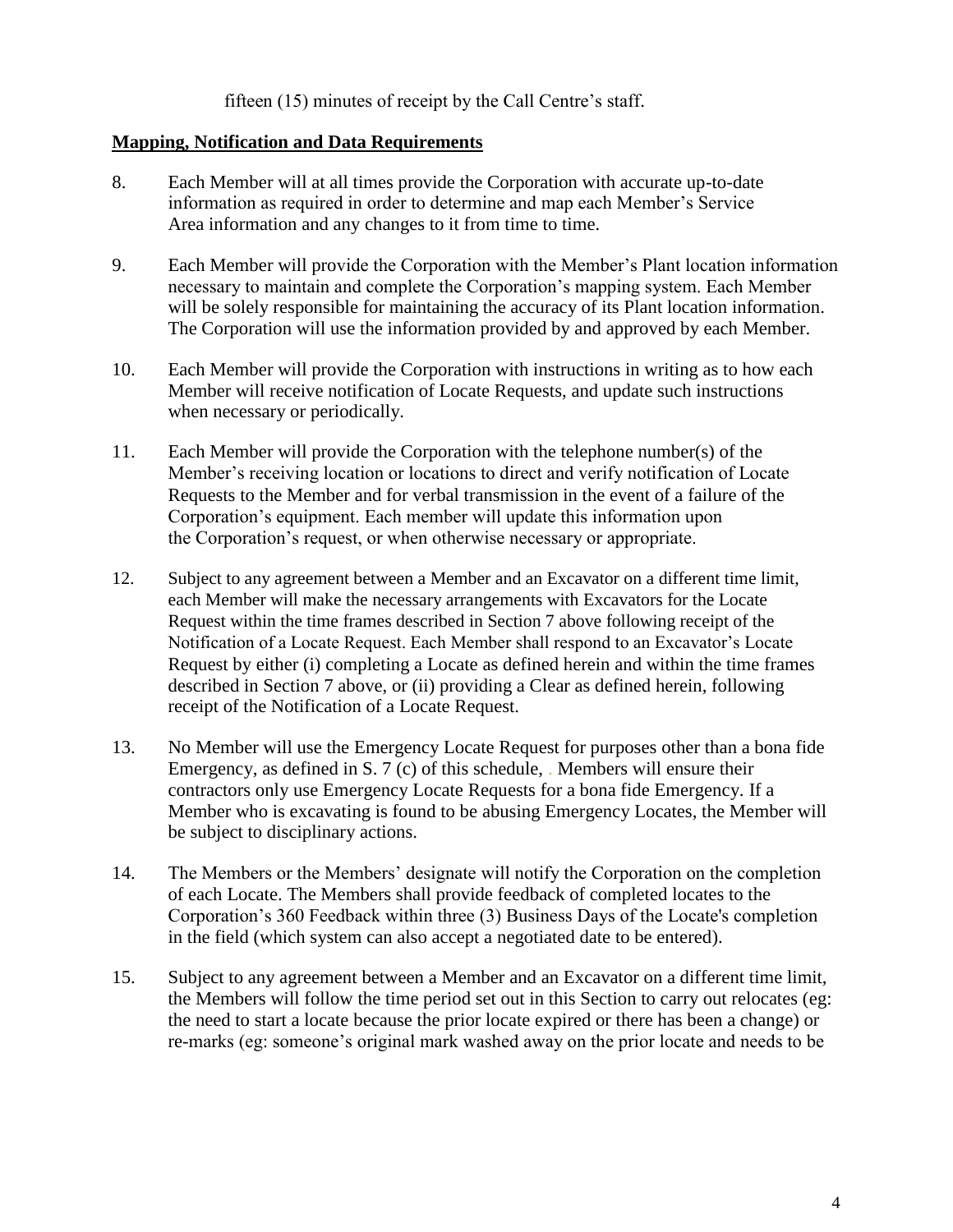redone) which shall be five (5) Business Days in each case - being the same as a Standard Locate Request.

16. A Member of the Corporation shall provide, at the time or times specified by the Corporation, any such information as is deemed necessary for the Corporation to fulfil its objects. This includes information which advances the Corporation's public awareness mandate, including damage reporting data.

### **Equipment Specification and Requirements**

17. Each Member will supply and maintain, at the Member's sole cost and expense, compatible receiving equipment as required by the Corporation for the transmission of Locate Requests from the Call Centres, including:

- (a) Paying the cost of installing communication lines at the Member's premises to ensure supply and maintenance of compatible receiving equipment; and
- (b) Paying all costs associated with dedicated communication lines to receive notifications of Locate Requests, if the member so chooses to install such facilities.

18. Each Member will promptly notify the Corporation of any proposed or actual actions to relocate, move or disconnect any of the Member's receiving equipment.

19. In order to improve the quality of services, the Corporation will be permitted to make updates and changes to its equipment, software, rules of operation and any other procedure. Each Member will be given reasonable notice of such updates or changes and will be required to make any necessary changes or modifications within a reasonable time frame in order to comply with such changes or updates.

### **Care of Property**

20. Each Member will take proper care of any and all property owned by other Members or the Corporation which may be in the custody, care, or control of that Member, and will be responsible for any loss or, or damage to any such property until it is returned to the custody, care, or control of its rightful owner.

# **Confidentiality**

21. Each Member and the Corporation will keep any information relating to the business affairs of any Member and the Corporation, obtained as a result of Membership, and which is confidential, made known as such and not publicly available, in the strictest confidence. Each Member will be responsible for ensuring any representative, affiliate, director, officer, employee or agent of the Member holds all such information in the strictest confidence.

22. Each Member and the Corporation will not use any confidential information except as is required for each to perform its obligations under this Schedule 2, By-Law No. 2 or the Act.

23. Each Member will keep all information and other data relating to the Corporation and its Services, programs, manuals, procedures, and any documentation relating thereto, strictly confidential unless compelled to disclose by law, in which case the Member will notify the Corporation and permit it the opportunity to prevent or limit such disclosure.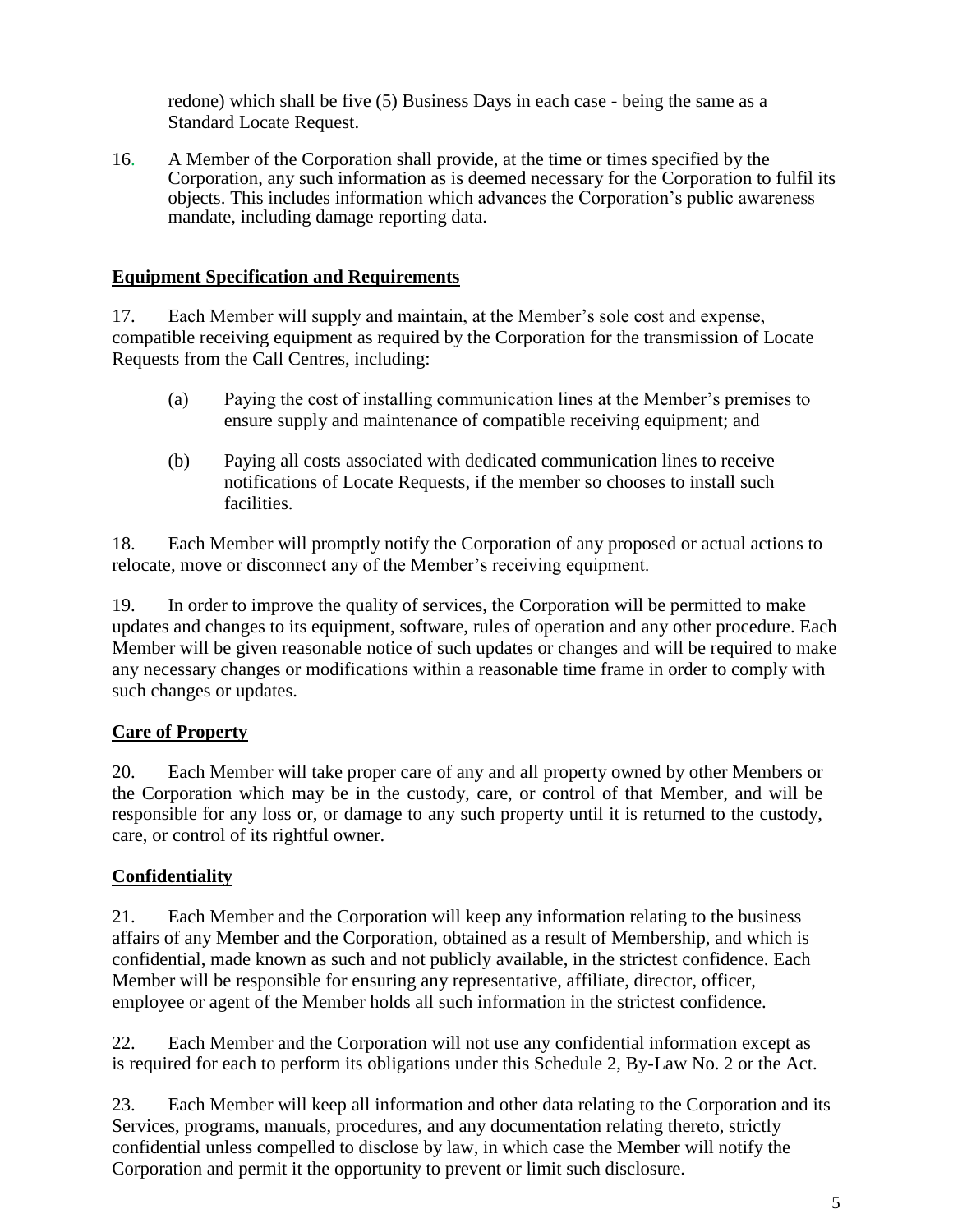24. Each Member will recognize that any breach of the above confidentiality provisions would cause irreparable harm which could not be adequately compensated for with damages, and in the event of a breach, each Member consents to an injunction being issued to prevent disclosure of confidential information.

25. Each Member acknowledges that all information and other data associated with the Service, save and except for the Member's confidential information and the Member's mapping information will remain the sole exclusive property of the Corporation.

26. Notwithstanding any other provisions hereof, the Corporation acknowledges and agrees that the Member owns all right, title, and interest in the marketing, financial, technical, scientific, or other information, data including mapping data, plans, drawings, diagrams, reports, know-how and intellectual property relating to the Member (the "Member

Information") and nothing in these terms and conditions transfers any right in the Member Information to the Corporation, except as expressly set out in these terms and conditions.

# **Insurance**

27. Each Member will either maintain a policy of comprehensive general liability insurance with a minimum coverage against bodily injury and property damage caused by the negligence of the Member in an amount of not less than two million dollars (\$2,000,000.00) per occurrence or such other amount as the Board of Directors of the Corporation may from time to time reasonably require, or provide satisfactory evidence to the Corporation of other alternate mechanisms equivalent to insurance coverage specific to the Member to accept liability up to that limit at a minimum. The Member will, at the Corporation's request, furnish forthwith to the Corporation a Memorandum of Insurance or an Insurance Certificate setting out the terms and conditions of each policy maintained by the Member in order to satisfy the requirements of this Section.

# **Fees**

28. The Members will pay the fees for Services in accordance with the fee model used by the Corporation and to be provided to Members by the Corporation, as are determined from time to time by the Board of Directors of the Corporation. Each revised set of proposed fees, and if applicable the said fee model, must be approved by the Members at either the annual general meeting or a special meeting of Members before it comes into effect. In order for such approval to occur, at least two-thirds of all Members in attendance at such a meeting (whether in person or by proxy) must pass the revised fees and/or changes to the model.

29. The Members will also pay for all taxes and other charges or levies pursuant to Federal, Provincial or Municipal laws or by regulatory authorities relating to the Services provided to the Member by the Corporation.

### **Billing and Invoicing**

30. The Corporation will invoice the Member for the Services provided during the previous month, on a monthly basis. The Member will pay the amount set forth in the invoice in full within thirty (30) calendar days from date of receipt of the particular invoice

(hereinafter the "**invoice period**"). If there are corrections or inaccuracies in the invoice, it is the obligation of the Member to contact the Corporation.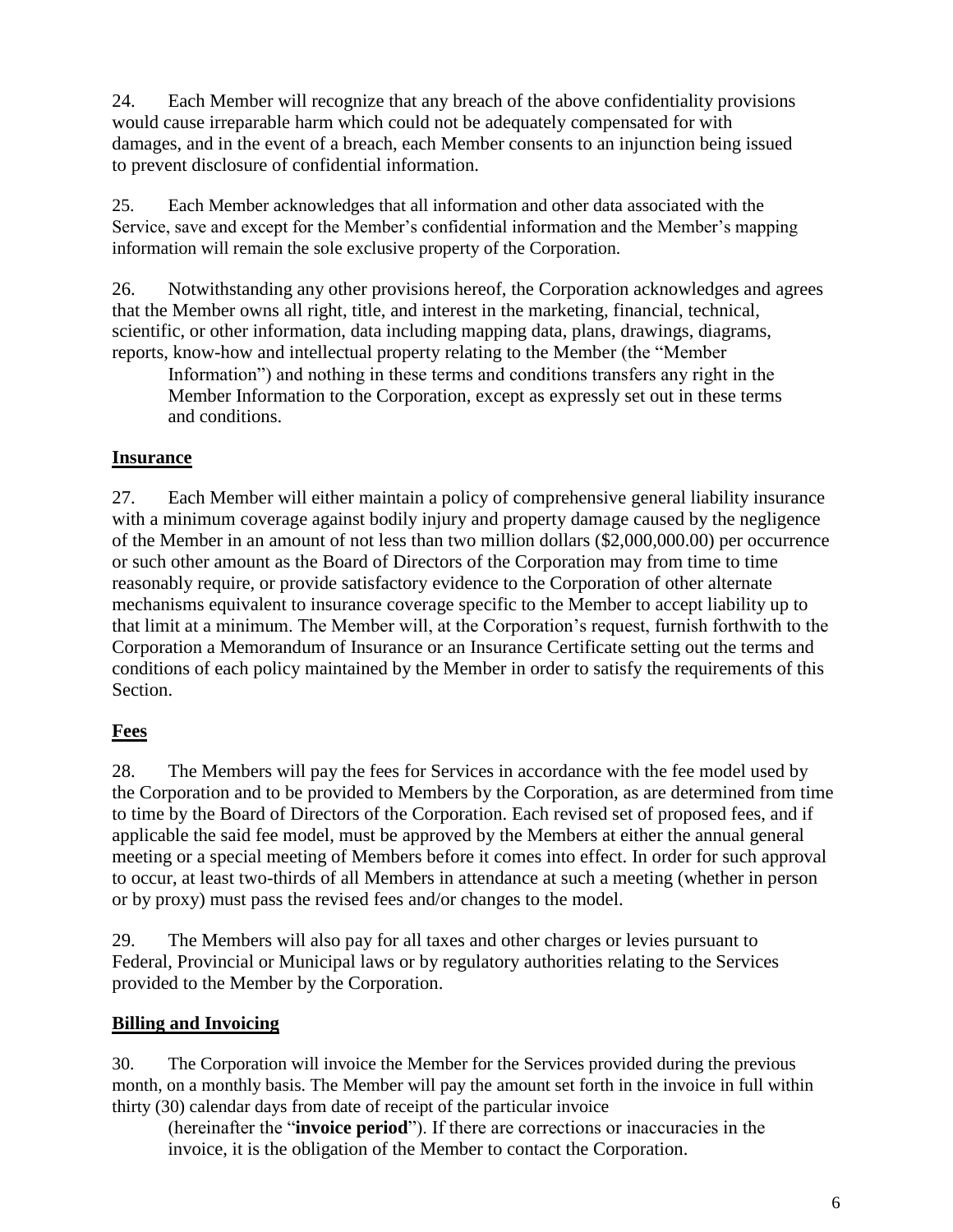31. Interest will be charged and payable by the Member on all amounts remaining unpaid after the invoice period and interest will be calculated monthly at the rate of 1.5% per month, which is equivalent to an effective annual rate of 19.56% per annum.

# **Transition from Service Agreements**

32. The Members acknowledge that all services agreements that the Corporation and its Members have entered into prior to these terms and conditions coming into force are terminated or cancelled on the coming into force of By-Law No. 2 of the Corporation and are prospectively replaced by the terms and conditions in this Schedule 2.

# **Other Member Acknowledgements**

33. Each Member also acknowledges:

- (a) that the Corporation has all right, title and interest in the Primary Telephone Number, website and social media accounts and the Member will not at any time, either directly or indirectly, make any claim that it has any right, title or interest in the Primary Telephone Number, website and social media accounts;
- (b) that the Corporation assumes no liability for infringement of patent or copyright claims based upon: (i) equipment supplied by other than the Corporation into which a computer system is incorporated; (ii) any assembly, circuit, combination, method or process in which any of the computer systems may be used other than those specified by the Corporation; (iii) any compliance with the Member's detailed specifications against the advice of the Corporation; or (iv) the modification of any computer system or any part thereof, unless such modification was made or authorized by the Corporation;
- (c) That communications may, from time to time, be partially or wholly interrupted or inaccurate as a result of a telecommunication interruption. In that event:
	- (i) the Corporation will execute measures and practices designed to aid the Members and to provide timely and accurate restoration of the Services; and
	- (ii) the Corporation will not be liable for any loss or damage of any kind whatsoever arising as a result of such telecommunication interruption;
- (d) that the Corporation does not warrant the accuracy of any information provided by an Excavator, be it contained in any Excavator Locate Request or any other information provided by an Excavator whatsoever and the Corporation will not be liable for any loss to the Member as a result of inaccuracies provided by an Excavator in any such information; and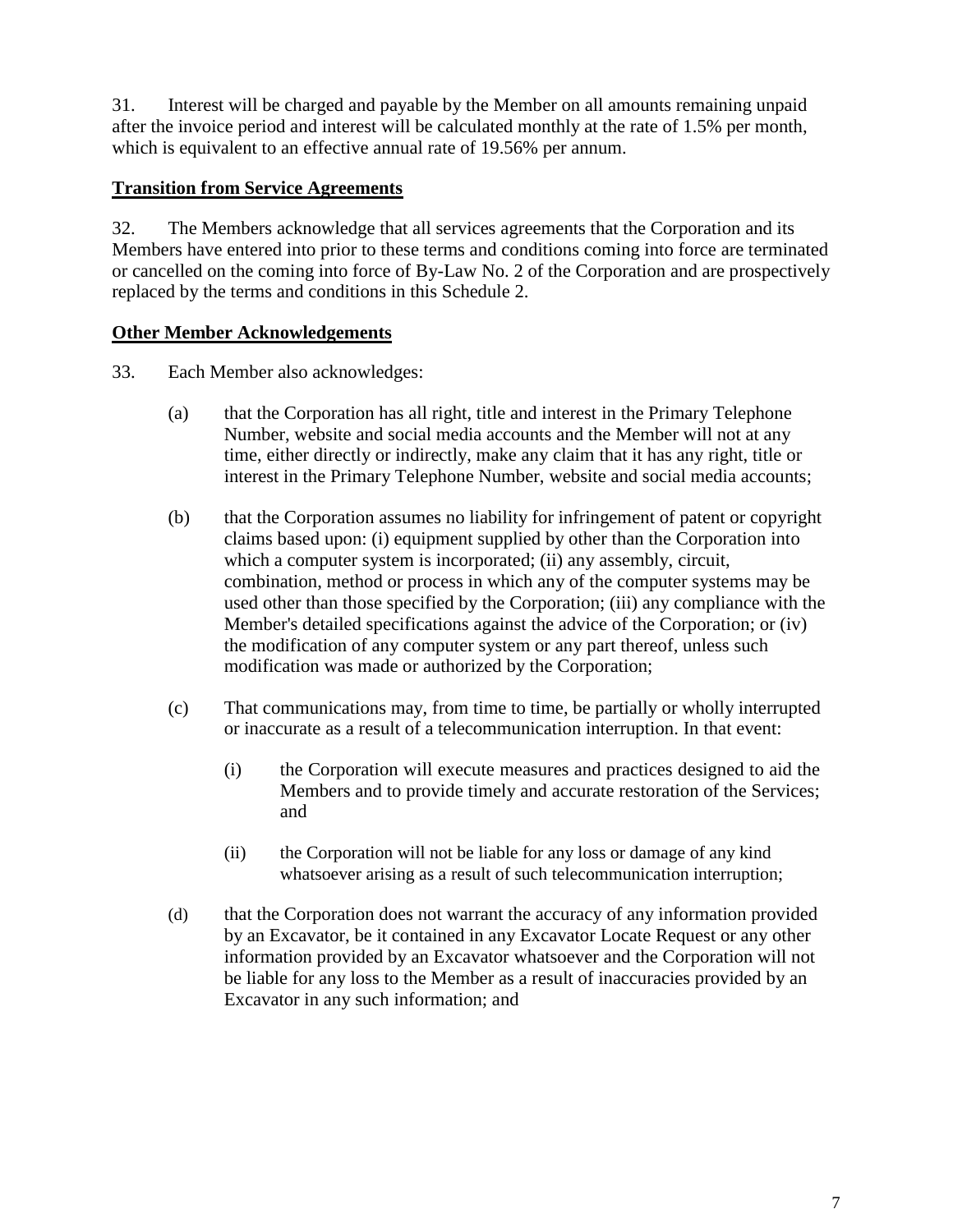(e) that the Corporation will not be in any manner be liable whatsoever to a Member or any party claiming through the Member for any losses, costs or damages due to errors in or failing of mapping software licenses from independent third parties which is used by the Corporation in the provision of Services.

34. Ontario One Call promotes among its membership and users best practices for safe excavation, in particular the Best Practices guide of the Ontario Regional Common Ground Alliance (ORCGA)

# **PART II**

### **Enforcement**

# **Preamble**

The following are the principles for best practices respecting investigations and enforcement which the Corporation intends to use in its enforcement of compliance by its Members with applicable requirements.

- 1. Investigation and regulatory enforcement should be evidence-based and measurementbased. Deciding what to investigate and how to investigate should be grounded on data and evidence, and results should be evaluated regularly.
- 2. The potential of market forces, private sector and legal actions to support compliance and enforcement will be explored wherever possible: investigations and enforcement cannot be made everywhere and address everything, and there are many other ways to achieve regulatory objectives, including engagement with other stakeholders.
- 3. Enforcement needs to be risk-based and proportionate: the frequency of investigations and the resources employed should be proportional to the level of non-compliance and enforcement actions should be aiming at reducing the frequency and extent of non-compliance posed by infractions.
- 4. Enforcement should be based on "responsive regulation" principles: investigations and enforcement actions should be modulated depending on the profile and behaviour of specific entities.
- 5. Investigation functions should be co-ordinated and, where needed, consolidated with other regulators, as less duplication and overlaps will ensure better use of resources, minimize burdens on regulated entities and individuals and maximize effectiveness.
- 6. Governance structures and human resources policies for regulatory enforcement should support transparency, professionalism, and focus on outcomes. Execution of regulatory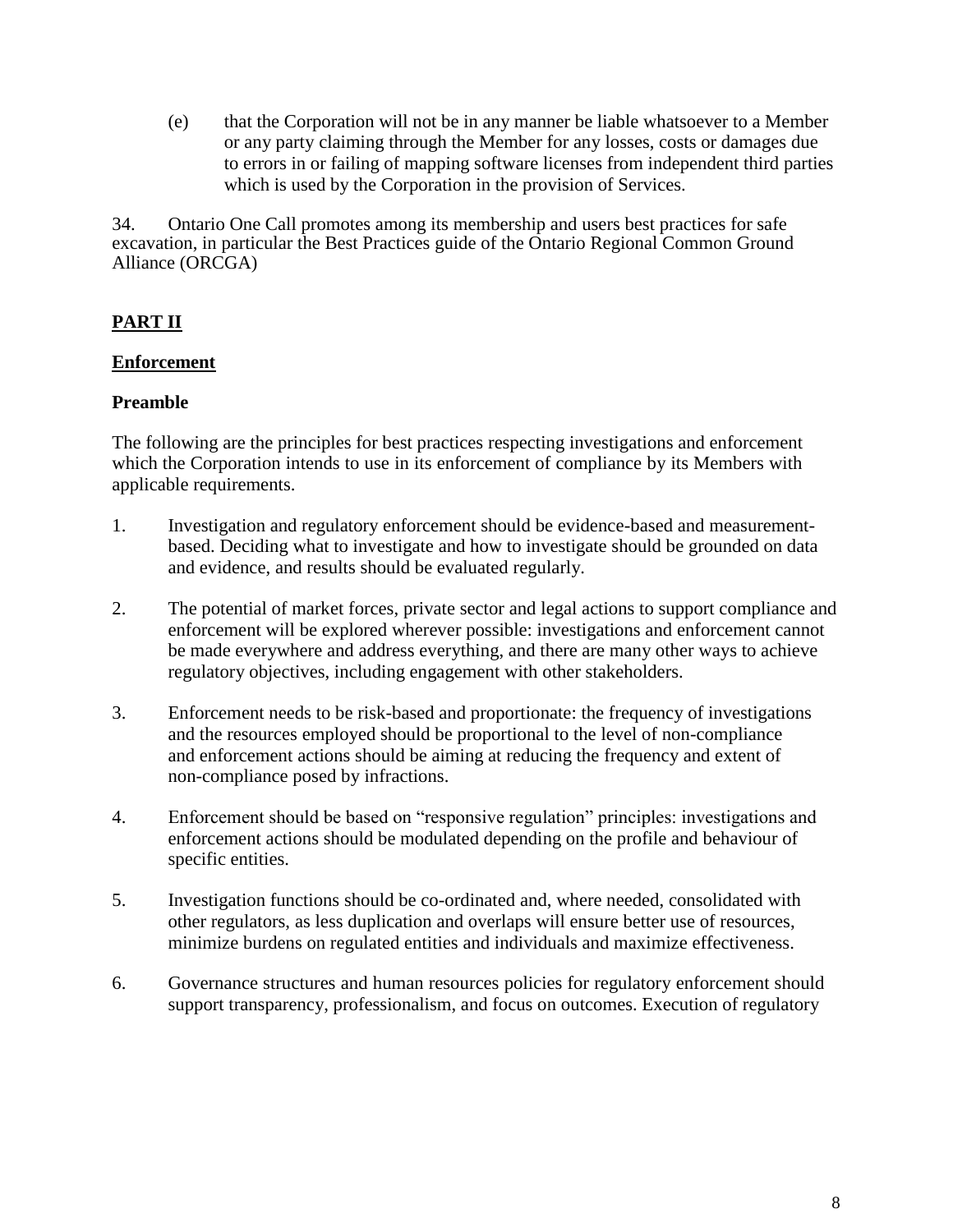enforcement should be independent from political or other influence, and compliance promotion efforts should be rewarded.

- 7. Information and communication technologies should be used to maximize risk-focus, coordination and information-sharing – as well as optimal use of resources.
- 8. The Corporation should ensure clarity of rules and process for enforcement and investigations: coherent policies to organize investigations and enforcement will be adopted and published and clearly articulate rights and obligations of officials and of regulated entities.
- 9. Transparency and compliance should be promoted through the use of appropriate instruments such as guidance, toolkits and checklists.
- 10. Work with other organizations including the Technical Standards and Safety Authority (TSSA), the Electrical Safety Authority (ESA), the Ministry of Labour and the Ministry of Consumer Services should be organized to ensure co-ordination of efforts in dealing with enforcement issues.

### **Additional Definitions**

- 1. In this part of Schedule 2, unless the context requires otherwise,
	- (a) "Board" means the board of directors of the Corporation;
	- (b) "IC" means investigations and compliance;
	- (c) "in writing" means any permanent form including an electronic record, audiotape or a videotape and "written" has a corresponding meaning;
	- (d) "investigation" of a matter means to consider the available information relating to the matter that has entered the investigations and compliance process and to determine what disposition is appropriate in the public interest; and
	- (e) "Investigator" means a member of the Corporation's compliance staff

### **Investigations and Compliance Inquiries**

- 2. Ontario One Call compliance staff may investigate the conduct of a Member where,
	- (a) a complaint in writing has been made about a Member; or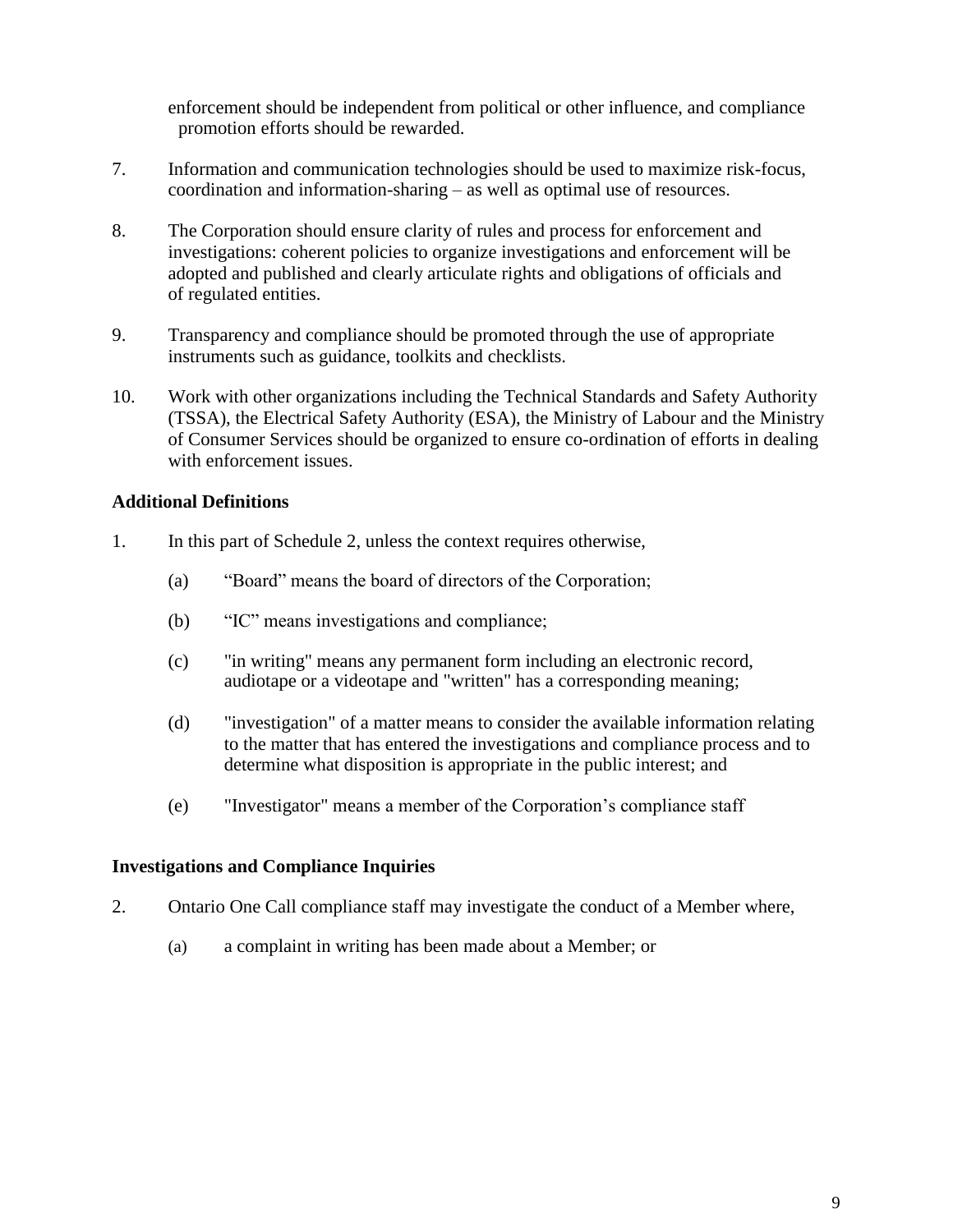(b) the Investigator has reasonable and probable grounds to believe that the Member has breached a term or condition of membership set out in this Schedule 2.

The Investigator will, in writing, briefly describe the matter under investigation to any person being asked to assist the Investigator.

- 3. An Investigator will gather such information as the Investigator considers relevant and useful for the disposition of the matter and follows the best practices and processes established for Investigators under the Corporation's policies.
- 4. A Member will assist an Investigator, whether or not the Member is the subject of the investigation. The assistance will include:
	- (a) providing access to all business premises of the Member and to the records to which the Member has access that may touch upon the matter under investigation;
	- (b) obtaining and providing the original or, if requested, copies of all documents that may touch upon the matter under investigation;
	- (c) permitting the Investigator to remove, after giving a receipt, a document or other article relevant to the matter for the purpose of making a copy on the basis that the Investigator will return either the original or a copy as soon as possible;
	- (d) answering questions asked by the Investigator that may touch upon the matter under investigation;
	- (e) directing all employees and persons acting under the direction of the Member to cooperate with the Investigator; and
	- (f) providing any oral or written consents that will assist the Investigator to obtain information from a third party.

# **Investigating a Matter**

5. Before investigating a matter that has entered the complaints and compliance process, the Investigator will notify the Member in writing of the matter and give the Member seven (7) Business Days to respond to the matter in writing. Notification of the matter does not require notification of the evidence relating to the matter. Once the formal response has been required by the Investigator the matter is now part of the compliance process.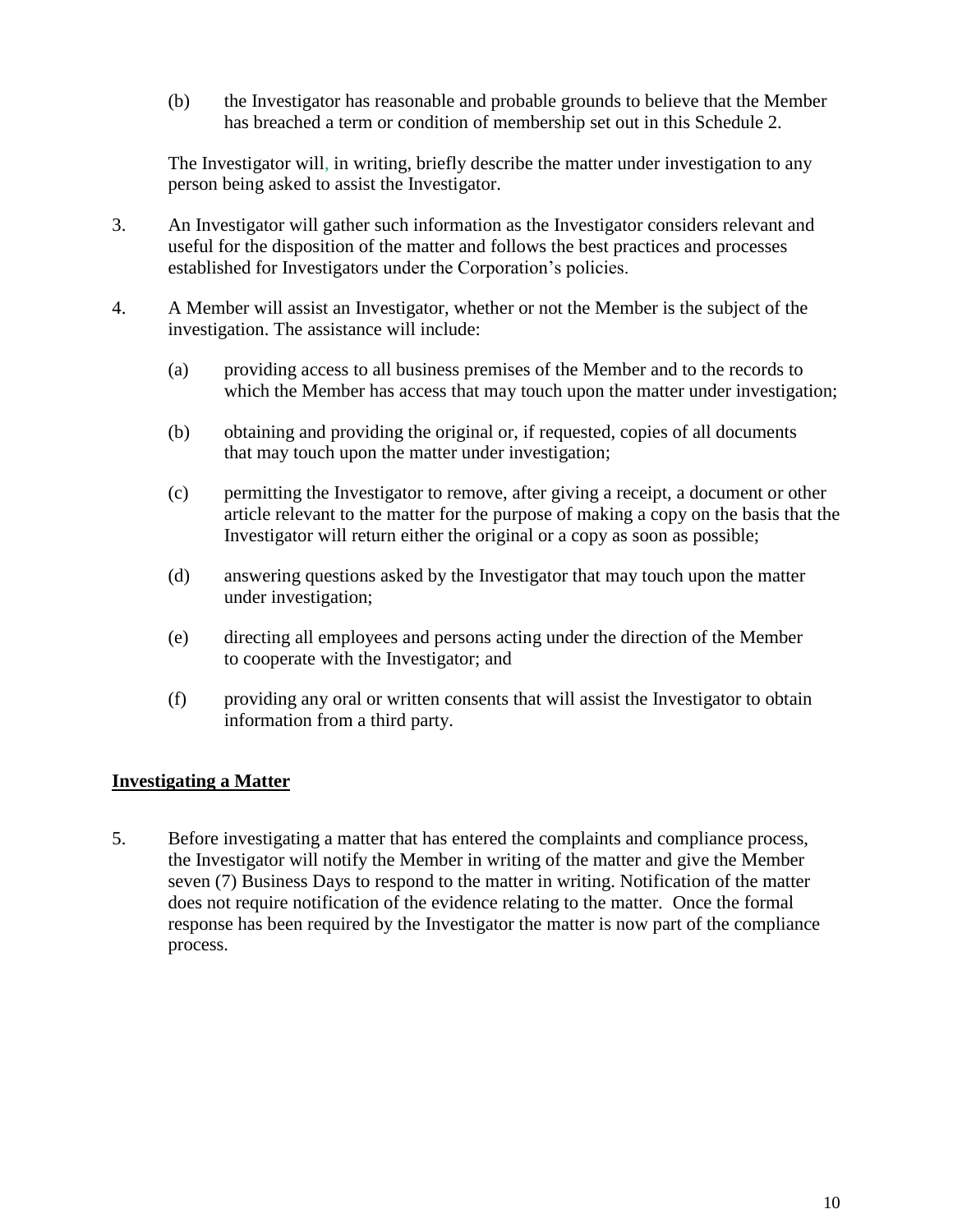- 6. Alternatively, an Investigator may elect to send information to a member on an "information only" basis. This is not considered a formal request requiring a response within seven (7) business days, however the expectation is that the member will treat the matter with due seriousness and promptness. An Investigator may later require a formal response as outlined in the previous section.
- 7. After considering a matter that has entered the compliance process and any response in writing from the Member, the Investigator may do one or more of the following:
	- (a) take no action, if justifiable and good reasons exist not to take such action,
	- (b) make written recommendations to the Member;
	- (c) require the Member to complete successfully educational or other measures, including changing the Member's internal processes as specified by the Investigator at the Member's expense;
	- (d) advise, caution or warn the Member in writing;
	- (e) require the Member to appear before the Investigator or a person designated by the Investigator, at a time and place specified by them, to be cautioned in person;
	- (f) refer the matter to another body that could more appropriately deal with the matter which could include the Technical Standards and Safety Authority (TSSA), the Electrical Safety Authority (ESA) or the Ministry of Labour, or their successors, for appropriate action;
	- (g) refer the matter to the Compliance Committee for a hearing;
	- (h) take such action that the Investigator considers appropriate that is not inconsistent with the Act or the by-laws of the Corporation; or
	- (i) engage a respected professional mediator to attempt to resolve a compliance matter involving a Member.

Failure to attend at a meeting before the Investigator, when directed to do so under Section 8, will result in a breach of this Schedule 2. The Investigator may refer such breach, together with the original matter, to the Compliance Committee for a hearing.

8. A Member must comply with a decision or action taken by the Investigator under the previous Section. Where a Member disputes the appropriateness of a requirement under clause 8 (c) or 8 (h), the Member must file with the Investigator a written notice of dispute within fifteen (15) Business Days of the requirement being made, and the Investigator must refer the matter to the Compliance Committee for a hearing. In a referral under this Section, if the Compliance Committee finds that the Member has not breached a term of membership set out in Schedule 2 or the proposed requirement under clause 8 (c) or 8(h) was unwarranted, it may make an order requiring the Corporation to pay all or part of the Member's legal costs.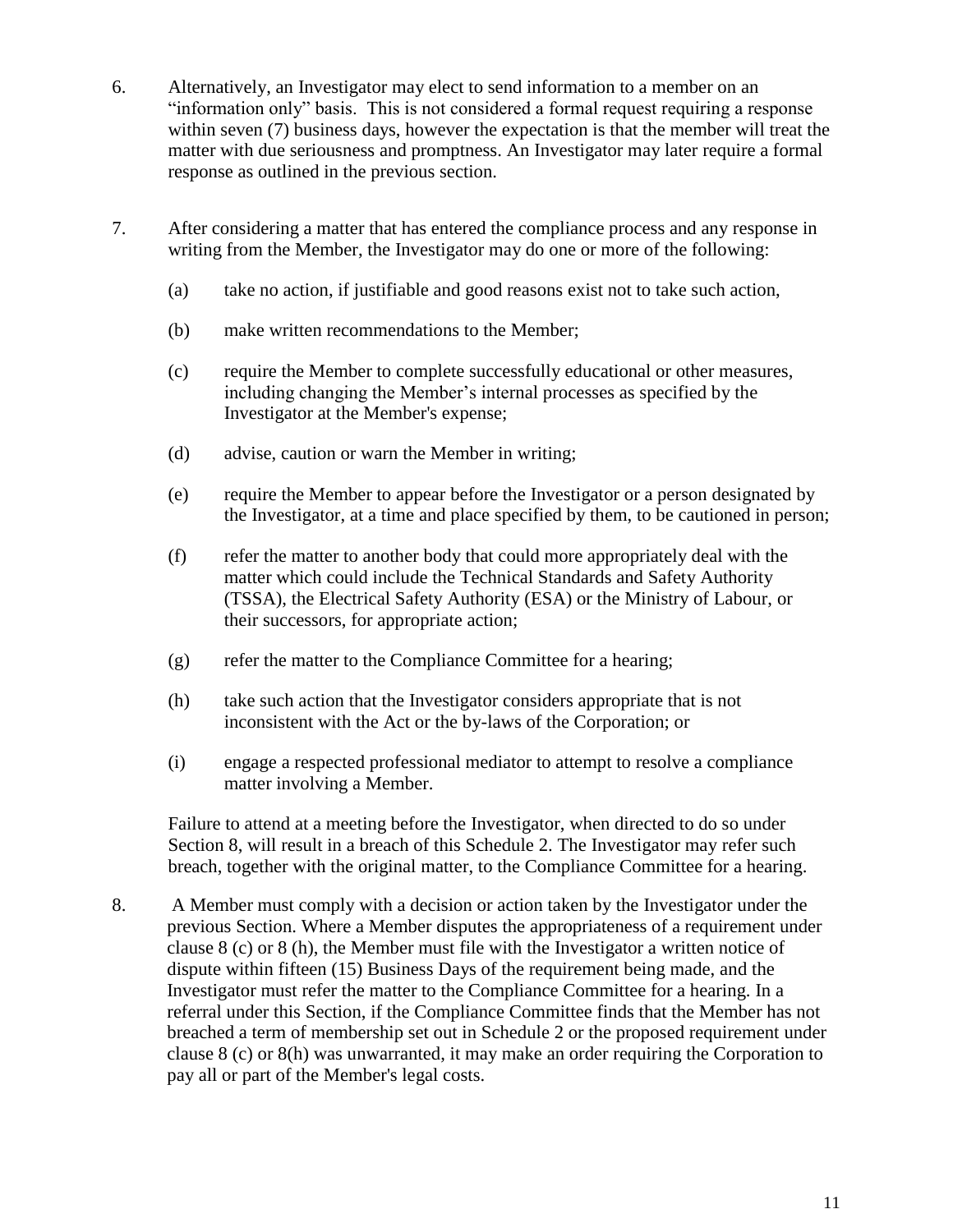Other than for a decision made under clauses 8(f) and (g), the Manager of IC Investigator will deliver a copy of the written reasons for the Manager of IC Investigator's decision to the Member, any complainant and any other person whom the Manager of IC Investigator believes has a legitimate interest in them.

### **Compliance**

- 9. The current Terms of Reference for the Compliance Committee are attached as Annex 1 to this Schedule for information.
- 10. The Board will not participate in any specific investigation or compliance review under this Schedule, except in relation to the participation of directors on the Appeals Committee.
- 11. The Board may provide overall guidance to the Compliance Committee through written policies which must be approved by the Board via resolution.
- 12. The Compliance Committee will hear matters referred to it by the Investigator.
- 13. The Investigator and the Member will be parties at the Compliance hearing.
- 14. No evidence is admissible at the hearing unless, in the case of the Investigator, at least twenty-one (21) calendar days and, in the case of the other party or parties, at least fourteen (14) calendar days before the commencement of the hearing, the party tendering the evidence has given such evidence to every other party:
	- (a) in the case of written or documentary evidence, a copy of the evidence and, if requested, an opportunity to examine the original evidence;
	- (b) in the case of evidence of a witness, the identity of the witness and a statement of the anticipated evidence of that witness;
	- (c) in the case of evidence of an expert, the identity of the expert and a copy of the expert's written report containing the substance of the anticipated evidence of the expert; and
	- (d) an opportunity to examine any real evidence or thing that will be tendered as evidence at the hearing.

The Compliance Committee may, in its discretion, allow the introduction of evidence that is inadmissible under this Schedule 2 and may make the directions it considers necessary to ensure that the other parties are not prejudiced.

- 16. The Compliance Committee may obtain legal advice from a lawyer independent of the parties.
- 17. The Corporation will notify the parties to a hearing by serving upon them a Notice of Hearing at least thirty calendar days before the commencement of the hearing and coordinate the participation of both the responding members and Compliance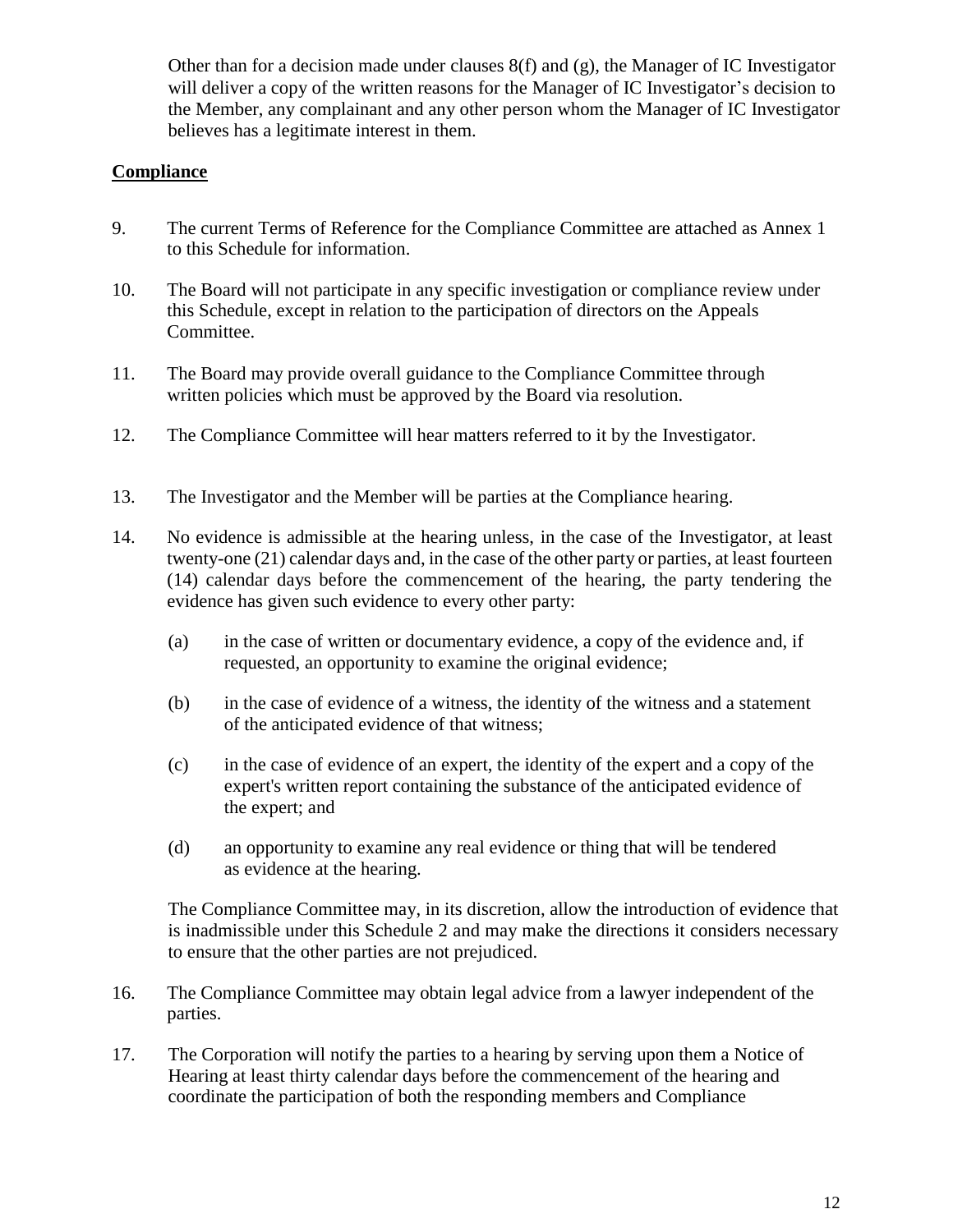Committee panel. The Notice of Hearing will include the time, date and location of the hearing.

- 18. If the Compliance Committee concludes that the Member has breached a term or condition of membership set out in this Schedule 2, the Compliance Committee may, by order, do one or more of the following:
	- (a) direct the Member to appear, at the person's own expense, before the Compliance Committee or a person designated by the Compliance Committee to be reprimanded;
	- (b) direct that the Member comply with the specified terms or conditions of membership;
	- (c) direct that the Member pay an administrative monetary amount (AMA) not to exceed \$10,000 (see Section 28 below for ranges of financial sanctions), or if appropriate. suspend the requirement to pay such AMA for up to six (6) months from its imposition, and if the Member becomes compliant in the suspended period, cancel the AMA, if appropriate;
	- (d) direct that the Member be placed under probation for up to two years; while under probation the Member will be required, as requested by the Corporation, to show what they are doing to become compliant and, in addition, if an AMA was imposed on the Member for a breach and the Member either commits another breach or fails to become compliant in respect of a prior breach, the AMA for any subsequent breach will be increased to the next AMA level, if applicable (up to the maximum of \$10,000); and/or
	- (e) suspend certain of the Member's rights in the Corporation for a stated period, during which period of suspension, the Member will not be permitted to have its own representatives stand for nomination to the Board or serve on any committee of the Board.
- 19. A Member must comply with a direction or order made under the previous Section.
- 20. If a Member is found to have breached a term or condition of membership set out in this Schedule 2 during the period of probation (a "second finding"), the Member will be deemed to have breached probation contrary to this Schedule 2. The Compliance Committee dealing with a second finding will make an order or orders relating to both the second finding and to the breach of probation and the Compliance Committee will have all of the powers under this Schedule to deal with the breach of probation including the powers under Section 19, including the imposition of a further AMA or probation.
- 21. Parties are responsible for the own legal costs
- 22. The Compliance Committee must give full and complete written reasons for its decisions.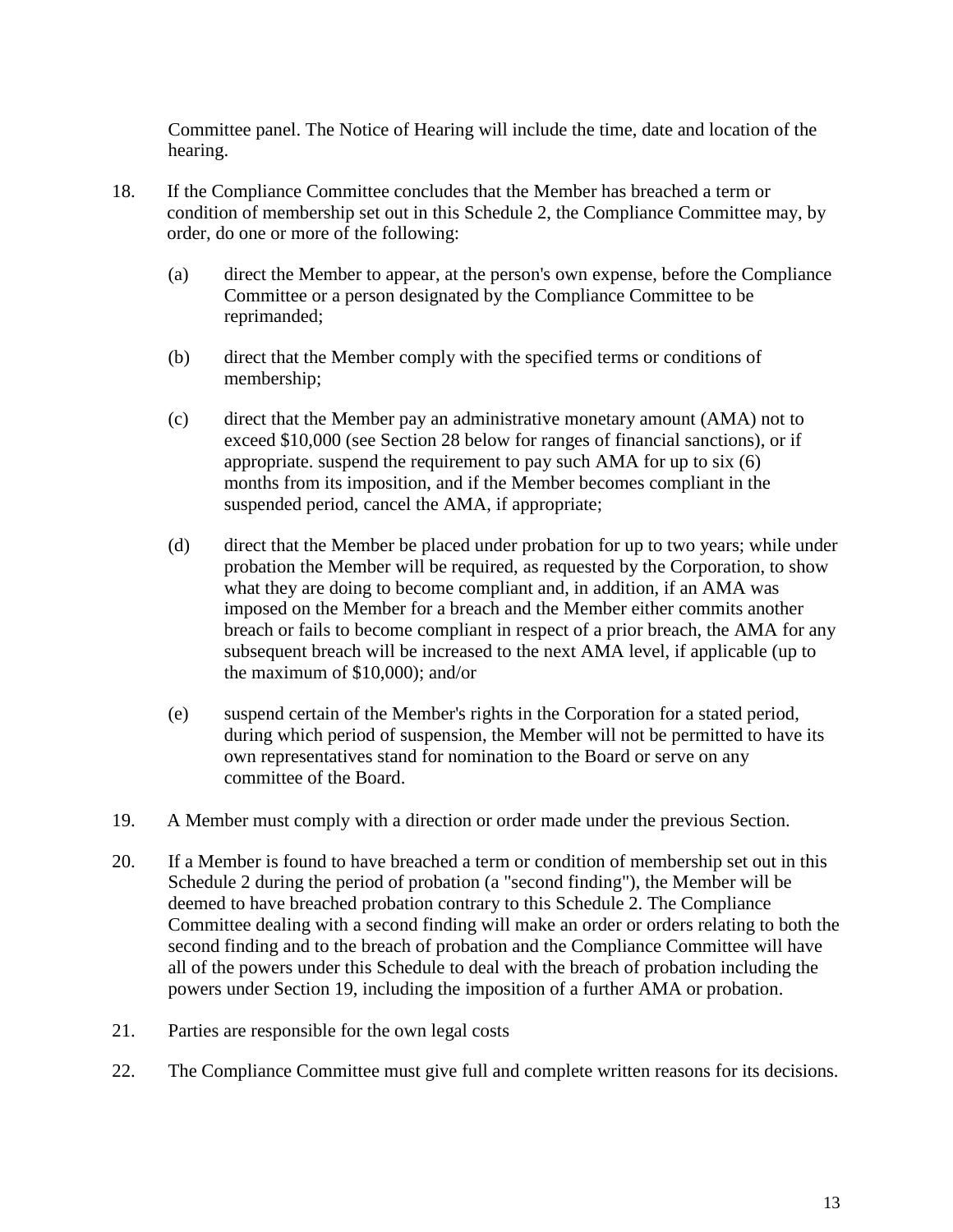- 23. The Investigator must deliver a copy of the written decision and reasons of the Compliance Committee to the Member, any complainant and any other person that the Compliance Committee believes has a legitimate interest in them within thirty calendar days of each hearing.
- 24. The Investigator must prepare a summary of every hearing decision of the Compliance Committee. The summary will identify the Member if the Compliance Committee found that a contravention had occurred. A finding against a Member that a contravention occurred and the decision made by the Compliance Committee is public information.

### **Arbitration and Mediation**

25. As an alternative to the Compliance process described above, a matter under investigation may be dealt with by either arbitration or mediation if both the Investigator and Member involved agree. In that case, the Compliance Committee would suspend its proceedings, if any, and the following provisions would apply.

If the parties choose to proceed with arbitration, any dispute, controversy or claim arising out of or relating to the matter shall be referred to and finally resolved by arbitration under the Canadian Arbitration Association Arbitration Rules. The place of the arbitration shall be in the City of Toronto, in the Province of Ontario or other location in Ontario agreed to by both parties. In addition:

- (a) There shall be one arbitrator jointly selected by the Investigator and the Member.
- (b) The arbitrator must select his or her award from one of the final offers made by each of the Parties, in its entirety and without modification. The arbitrator must provide detailed reasons for his or her award.
- (c) An oral hearing need not be held.
- (d) There will be no appeal from the decision of the arbitrator on questions of fact, law, or mixed fact and law.

Alternatively, the Investigator and the Member may choose to seek resolution of the matter in issue by mediation. In that case, they will jointly agree on a single mediator located in the City of Toronto, in the Province of Ontario or other location in Ontario agreed to by both parties, with experience in mediation and complete the agreement for mediation in substantially the form attached as Annex III or as otherwise may be agreed between the Investigator and the Member.

Failure by the Investigator and the Member to conclude a successful arbitration or mediation in respect of the matter in issue means that the Compliance Committee will again be seized of the matter and complete its deliberation and processes as set forth above.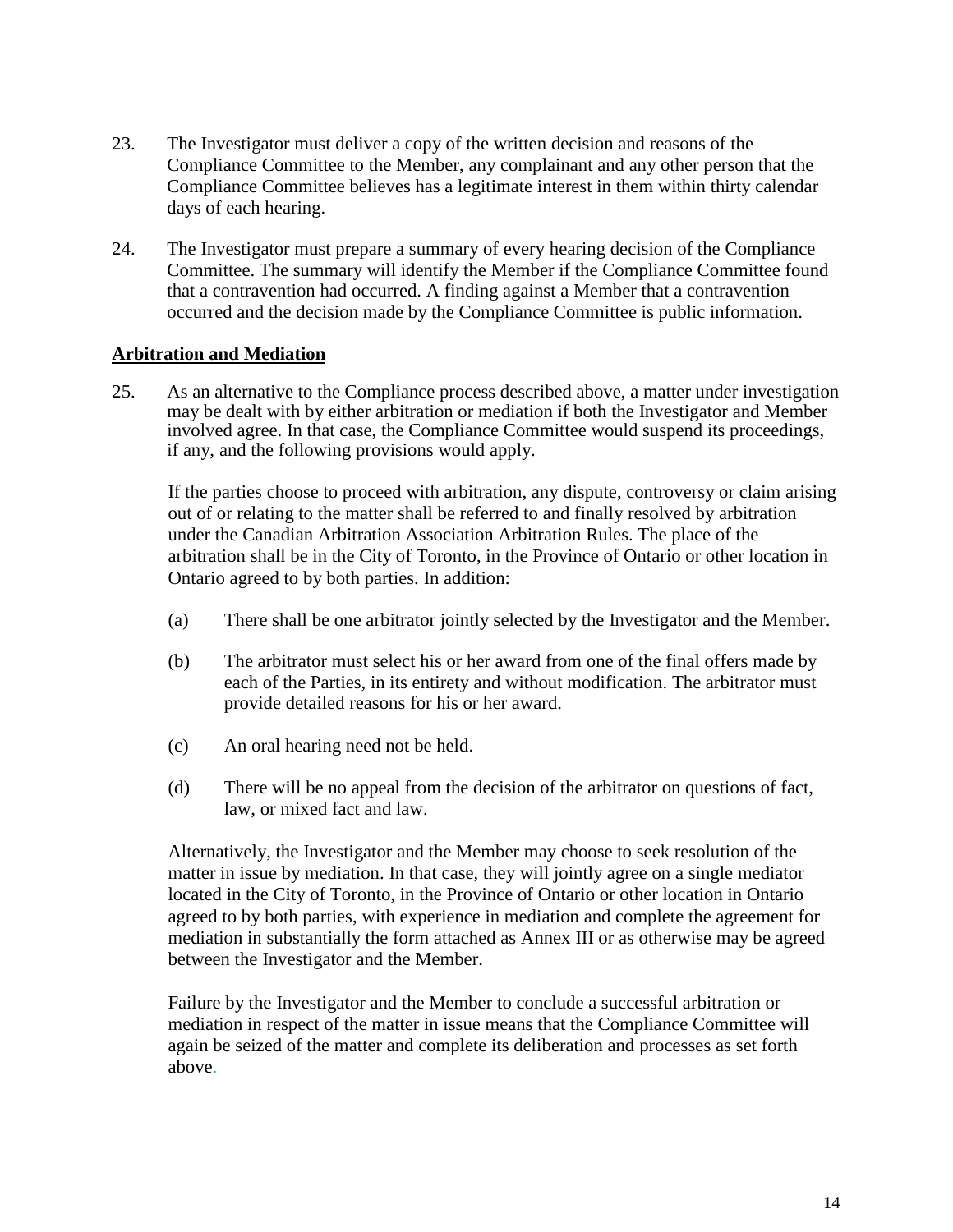#### **Administrative Monetary Amounts (AMA)**

26. In exercising its power under Section 19(c) of Part II of this Schedule 2 to impose an AMA on a Member, the Compliance Committee will use the following criteria in determining the amount of the AMA. The criteria will also include the nature and severity of the violation, the Member's past history of non-compliance, whether the noncompliance was inadvertent, intentional or caused by negligence or recklessness and if there was any economic gain to the Member.

For the purposes of this Section, the Compliance Committee must determine the amount of an AMA for a non-compliance issue in accordance with the following rules:

- (a) The Compliance Committee shall determine whether, in its opinion, the contravention had a major, moderate or minor adverse effect, or the potential to have such an adverse effect, on underground infrastructure, surrounding areas or people.
- (b) The ranges for the AMA are set out below in Column 2 of the Table with the levels set out in Column 1 and further described in Column 3.
- (c) The amount of the AMA for non-compliance is an amount selected by the Compliance Committee from within the range described in Column 2 for each level after considering the following criteria:
	- (i) The extent to which the person who is non-compliant has mitigated the adverse effects of the non-compliance or the potential for the noncompliance to adversely affect underground infrastructure, surrounding areas or people.
	- (ii) Whether the person who is non-compliant has previously contravened any of the terms and conditions set forth in this Schedule 2 and if so, how many times and in what ways.
	- (iii) Whether the person who is non-compliant derived any economic benefit from the non-compliance and, if so, how much.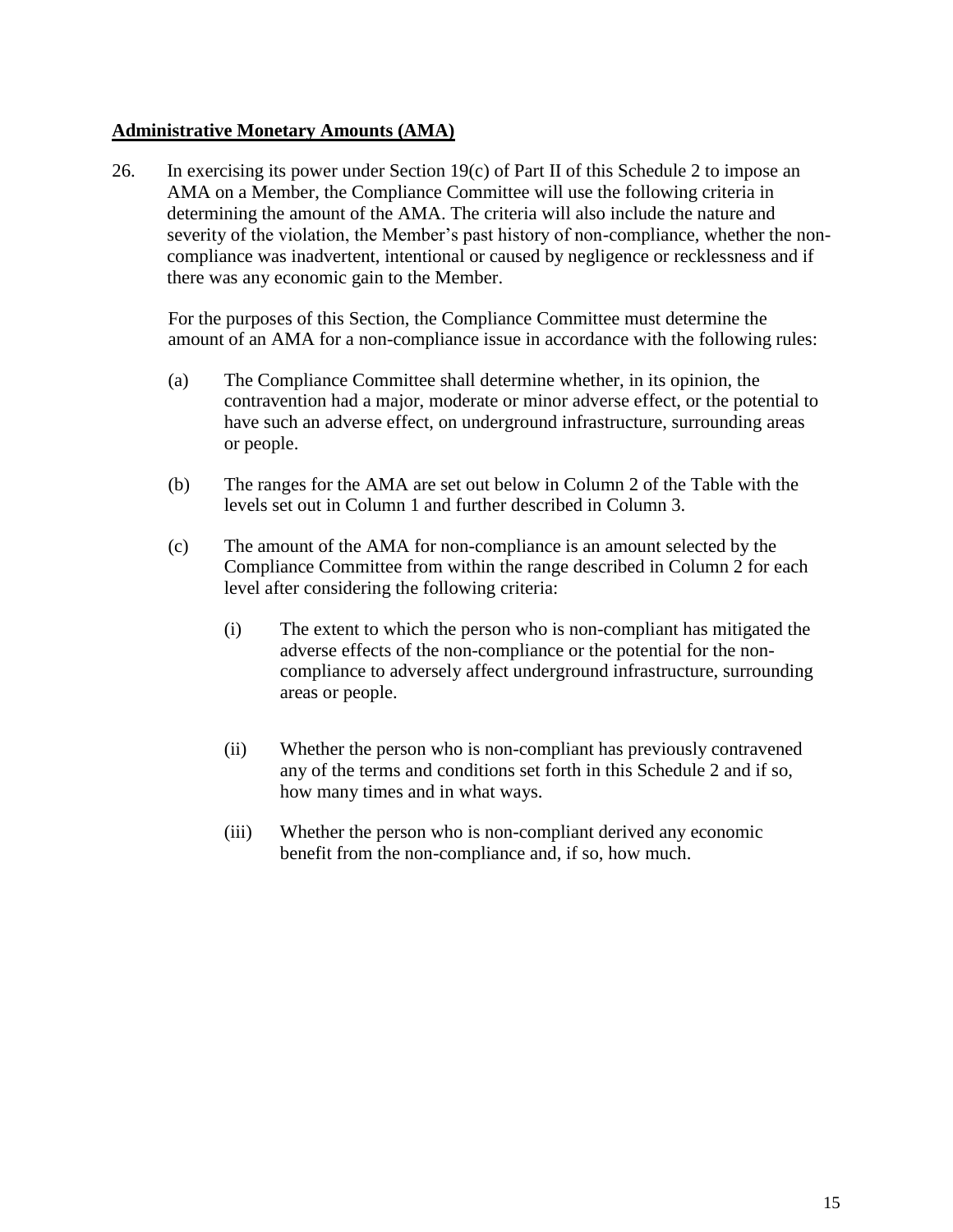The following are the ranges of AMA that the Compliance Committee will have regard to in imposing AMAs on Members:

| Level         | Amount of AMA      | Description                                                                                                                                                                                                                                                                    |
|---------------|--------------------|--------------------------------------------------------------------------------------------------------------------------------------------------------------------------------------------------------------------------------------------------------------------------------|
| $\mathcal{R}$ | $$2,500 - $10,000$ | for the most serious non-compliance issues<br>resulting in a significant risk to public safety<br>or financial or other potential harm to<br>stakeholders, particularly in combination<br>with ongoing or repeat contraventions and/or<br>economic benefit from non-compliance |
|               | $$1,000 - $5,000$  | for more serious non-compliance issues<br>creating a risk to public safety or financial or<br>other potential harm to stakeholders or where<br>there has been past non-compliance                                                                                              |
|               | $$100 - $2,000$    | for fairly minor non-compliance issues                                                                                                                                                                                                                                         |

\$10,000 is the maximum fine for any matter referred to the Committee, even if it contains multiple instances of non-compliance.

### **Appeals**

- 27. The current Terms of Reference for the Appeals Committee are attached as Annex II to this Schedule 2 for information.
- 28. A Member who has been found to be non-compliant and who wishes to appeal a decision of the Compliance Committee may do so by filing, in writing, a request to the Chair of the Board of the Corporation. Such an appeal must be filed within thirty (30) calendar days of receiving the written decision of the Compliance Committee. The party must explain in writing the material grounds for the appeal and why the original decision should be modified. Those grounds may include a question of fact, of law or a mixed question of fact and law.
- 29. The Compliance Committee must provide to the Appeals Committee a copy of the documents and information on which the Compliance Committee's decision was based and any response to the submissions of the person appealing within thirty (30) calendar days of the filing of the appeal.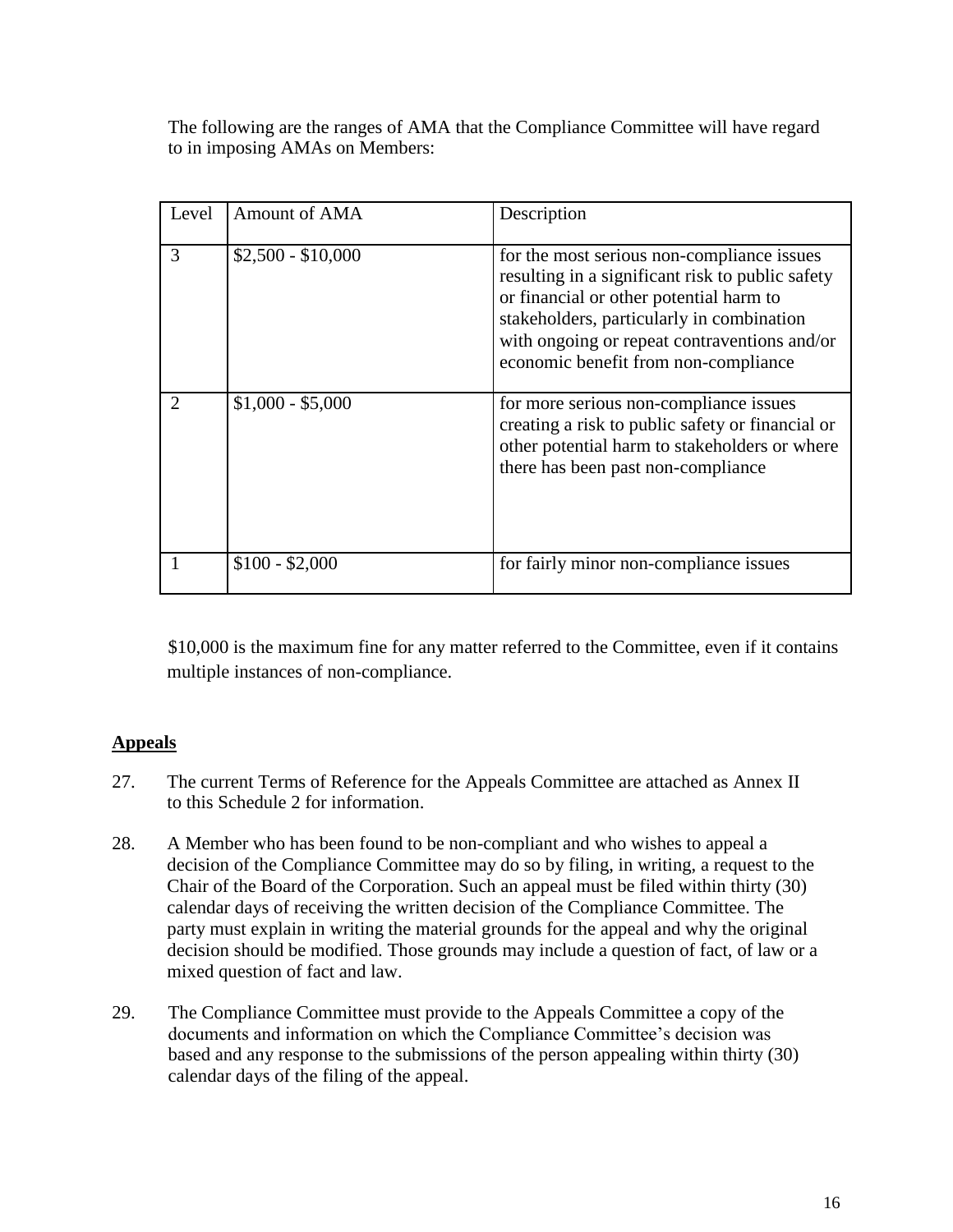- 30. The Appeals Committee must, in the absence of the person appealing and the Compliance Committee, consider the material submitted to it, deliver its decisions and reasons in writing to the person appealing and to the Compliance Committee.
- 31. The decision of the Appeals Committee of the Corporation is final and binding and the Member affected by the decision cannot and will not seek to appeal or challenge the decision.
- 32. Decisions of the Appeals Committee will be posted on the Corporation's website.

### **Court Actions**

- 33. Failure of a Member to comply with Section 19 of Part II of this Schedule 2 and in particular to pay an AMA levied under Section 19(c) by the Compliance Committee may result in the Corporation pursuing the non-compliance by the Member in the Ontario Superior Court to the *Courts of Justice Act* (Ontario), as amended from time to time.
- 34. The laws of the Province of Ontario will apply to the interpretation of this Schedule 2.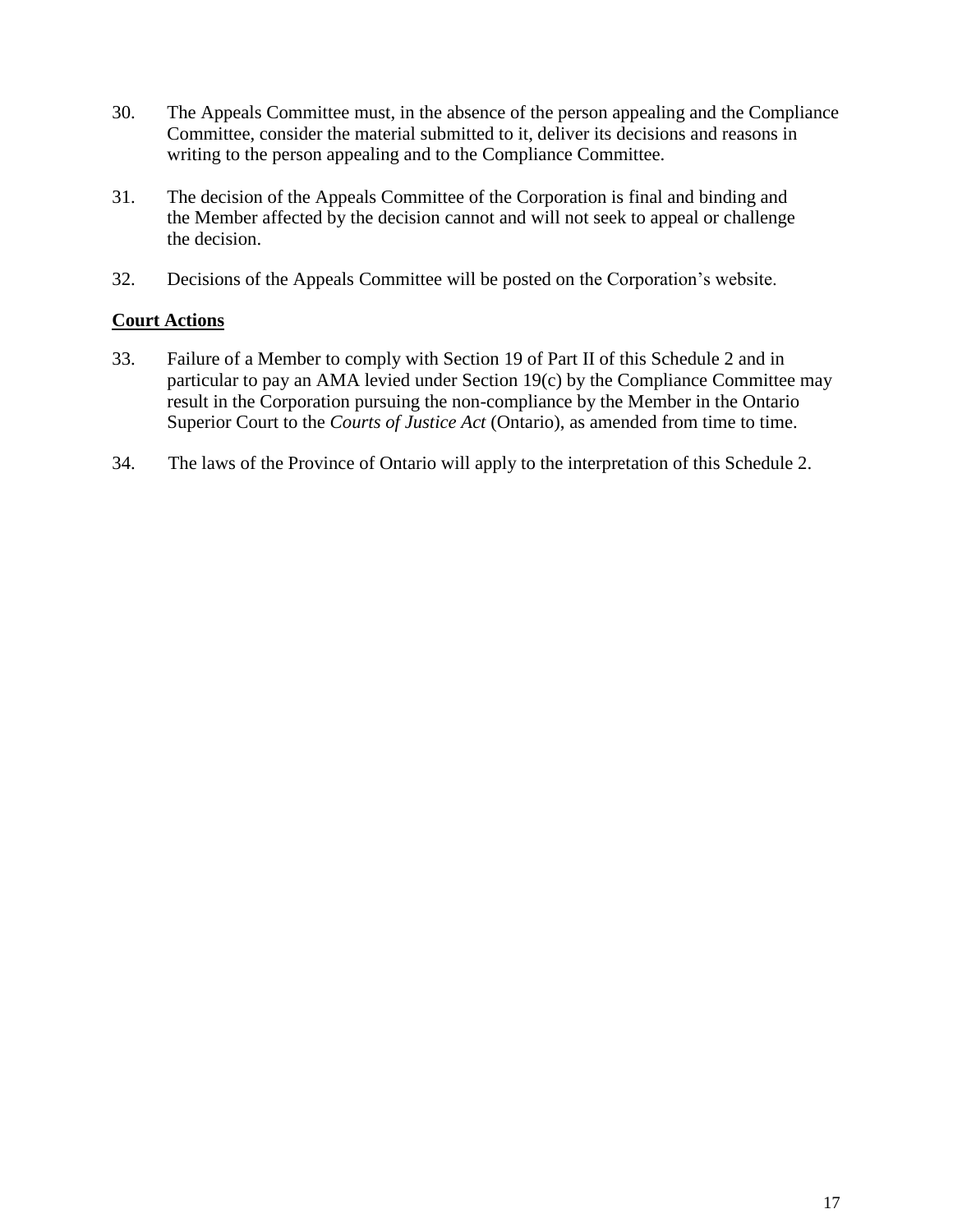# **Annex I**

# **ONTARIO ONE CALL**

# **COMPLIANCE COMMITTEE**

# **Terms of Reference**

| <b>Role</b>             | To use the powers contained within the Ontario Underground<br>Infrastructure Notification System Act and its regulations (the<br>"Act") to time to ensure broad<br>compliance with the requirements of the Act by Members of<br>Ontario One Call and by excavators.                                                       |
|-------------------------|---------------------------------------------------------------------------------------------------------------------------------------------------------------------------------------------------------------------------------------------------------------------------------------------------------------------------|
| <b>Responsibilities</b> | • understanding the requirements of the Act and its powers to<br>enforce compliance                                                                                                                                                                                                                                       |
|                         | • a focus on using the powers under the Act to leverage<br>consistent compliance, ahead of using the powers in a<br>punitive manner                                                                                                                                                                                       |
|                         | following the direction of the Board to examine areas of<br>particular concern to the broader stakeholders of Ontario<br>One Call                                                                                                                                                                                         |
|                         | ensuring that Members and excavators are provided the<br>opportunity to review evidence that the Committee will<br>consider, and provide information regarding the matter<br>under consideration before the Committee reviews the<br>matter formally. Members may appear before the Committee,<br>in person or in writing |
|                         | • conducting hearings into non-compliance by Members                                                                                                                                                                                                                                                                      |
|                         | avoiding any possible conflicts of interests with compliance<br>activities.                                                                                                                                                                                                                                               |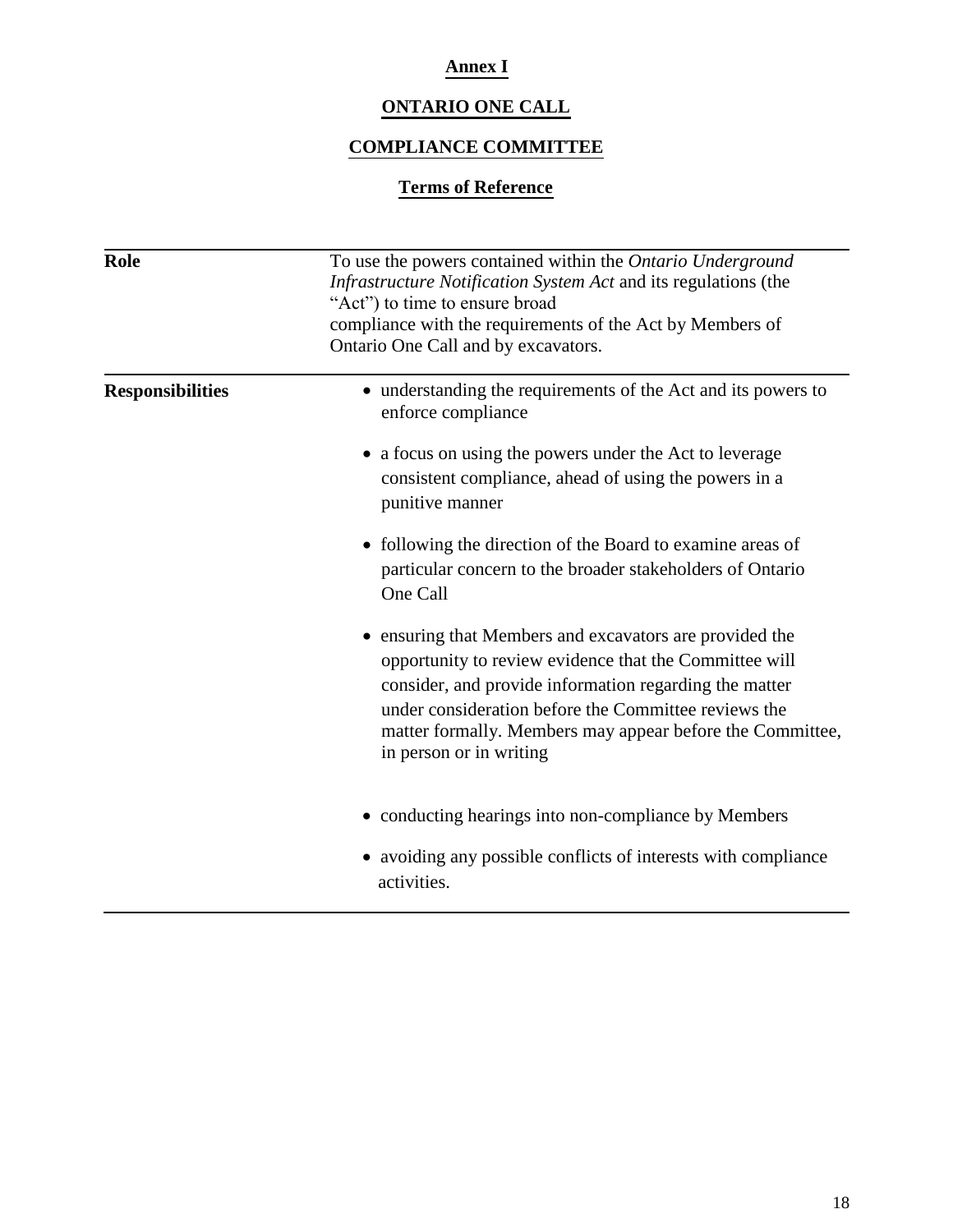# **Membership and Voting** Voting Members:

|                                                    | The Board of Directors shall approve and maintain a list of arbitrators,<br>mediators or other legal professionals who are knowledgeable in the<br>Act and its regulations and who will constitute the members of the<br>Compliance Committee. Minimum membership shall be three. |
|----------------------------------------------------|-----------------------------------------------------------------------------------------------------------------------------------------------------------------------------------------------------------------------------------------------------------------------------------|
|                                                    | The Board of Directors shall designate one member of the Committee<br>as Chair, and another as Vice-Chair who may fulfil the duties of the<br>Chair in their absence.                                                                                                             |
|                                                    | As much as possible, the members of the committee shall have varied<br>backgrounds which touch upon issues of construction, regulatory law<br>and compliance actions.                                                                                                             |
|                                                    | If a matter has been referred to the Compliance Committee jointly by<br>the Investigator and Member for binding arbitration, then the matter<br>will be heard by a minimum of one and a maximum of three members<br>of the committee.                                             |
|                                                    | If the matter has been referred to the Compliance Committee by the<br>Investigator for a hearing, the matter will be heard by three members<br>of the committee.                                                                                                                  |
|                                                    | Non-Voting Member                                                                                                                                                                                                                                                                 |
|                                                    | A staff member of Ontario One Call, as determined by its<br>$\bullet$<br>Executive Director, shall serve as the Secretary of the<br>Committee.                                                                                                                                    |
| <b>Chair</b>                                       | The Board of Directors shall designate one member of the Committee<br>as Chair, and another as Vice-Chair who may fulfil the duties of the<br>Chair in their absence.                                                                                                             |
| <b>Frequency of Meetings</b><br>and Manner of Call | Meetings shall be held at the discretion of the Chair. They may be<br>conducted by teleconference.                                                                                                                                                                                |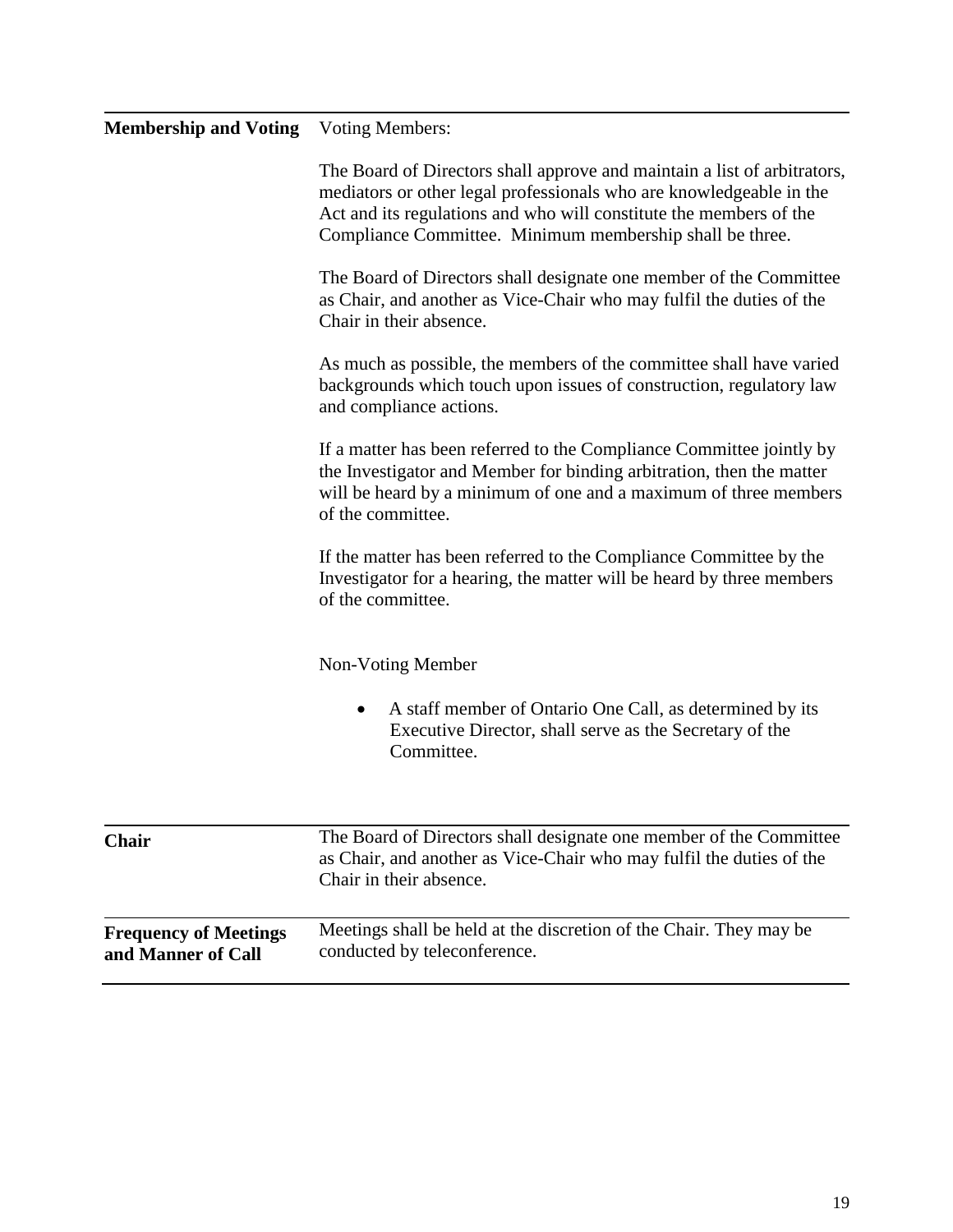| Ouorum                     | If a matter has been referred to the Compliance Committee jointly by the<br>Investigator and Member for binding arbitration, then the matter will be<br>heard by a minimum of one and a maximum of three members of the<br>committee. |
|----------------------------|---------------------------------------------------------------------------------------------------------------------------------------------------------------------------------------------------------------------------------------|
|                            | If the matter has been referred to the Compliance Committee by the<br>Investigator for a hearing, the matter will be heard by three members of<br>the committee.                                                                      |
| <b>Resources</b>           | The Secretary of the Compliance Committee will assist the<br>Compliance Committee as a resource and support. Other resources<br>to the Committee will include the Ontario One Call staff<br>and legal counsel, as necessary.          |
| <b>Reporting</b>           | Reporting by the Committee to the Board shall occur within<br>a reasonable period after each meeting of the Committee                                                                                                                 |
| <b>Term of Office</b>      | There is no set term of office. The Board of Directors will review the<br>members of the Committee on at least an annual basis and will revise the<br>membership as required in their judgement.                                      |
| <b>Date of Last Review</b> | <b>XXX</b>                                                                                                                                                                                                                            |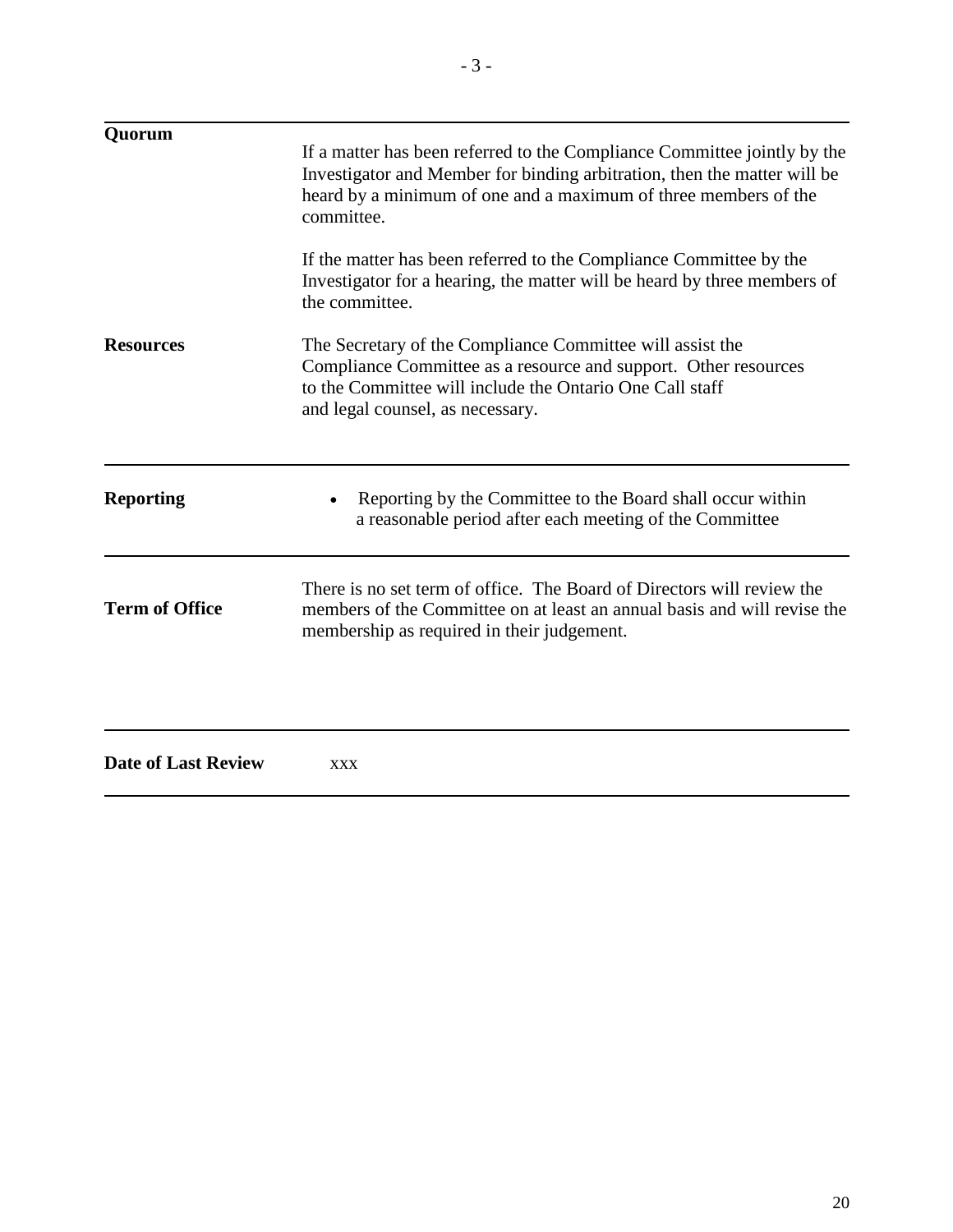# **Annex II**

# **ONTARIO ONE CALL**

# **APPEALS COMMITTEE**

# **Terms of Reference**

| Role                                               | To hear appeals from the decisions of the Compliance Committee<br>of Ontario One Call and to render decisions thereon.                                                                                                                                                                                                                           |
|----------------------------------------------------|--------------------------------------------------------------------------------------------------------------------------------------------------------------------------------------------------------------------------------------------------------------------------------------------------------------------------------------------------|
| <b>Responsibilities</b>                            | • conduct a fair and independent review of decisions of the<br>Compliance Committee as required                                                                                                                                                                                                                                                  |
|                                                    | • permit submissions in writing and orally by the person<br>appealing the decision of the Compliance Committee and by<br>the Compliance Committee                                                                                                                                                                                                |
|                                                    | • provide written reasons for its decisions after such review                                                                                                                                                                                                                                                                                    |
| <b>Membership and Voting</b>                       | Voting members:                                                                                                                                                                                                                                                                                                                                  |
|                                                    | • 3 Directors from the Board are to be the persons appointed<br>from time to time to the Appeals Committee. No more than<br>one of the three Members can be from the same subcategory<br>of Members that the Member whose appeal is being heard is<br>from and one of the three Members must be from that same<br>subcategory.                   |
|                                                    | Non-voting member:                                                                                                                                                                                                                                                                                                                               |
|                                                    | • Secretary of the Board                                                                                                                                                                                                                                                                                                                         |
| <b>Chair</b>                                       | The Chair of the Appeals Committee will be chosen from the<br>membership of the Appeals Committee by a vote of all Committee<br>members.                                                                                                                                                                                                         |
| <b>Secretary</b>                                   | The Secretary of the Board will be the secretary for the Committee.                                                                                                                                                                                                                                                                              |
| <b>Frequency of Meetings</b><br>and Manner of Call | The Appeals Committee will meet as required to hear appeals from<br>decisions of the Compliance Committee and at least once annually.<br>Meetings of the Appeals Committee can be called by the Chair of<br>the Board on at least seven (7) calendar days prior notice.                                                                          |
| Quorum                                             | A majority of the voting members of the Appeals Committee<br>constitutes a quorum of the Committee (minimum of 2 voting<br>members). As well, one (but not more than one) member of the<br>Appeals Committee quorum at any hearing of an appeal must be<br>from the same subcategory of Membership as the Member whose<br>appeal is to be heard. |